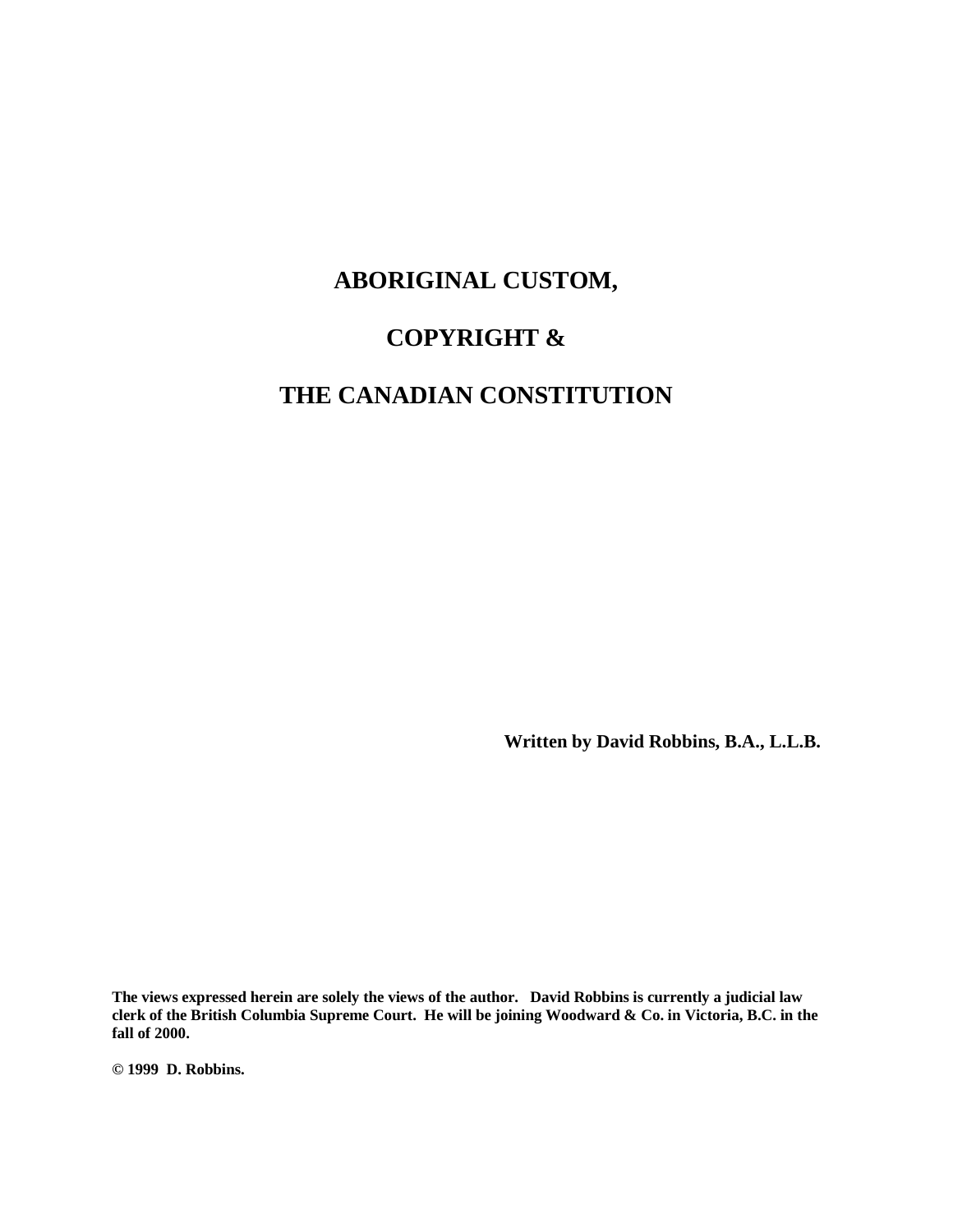### **SUMMARY**

Under the Australian *Copyright Act*, aboriginal artists have brought lawsuits to stop the unauthorized use of their works in the manufacture of t-shirts, carpets, fabrics and bank notes. These aboriginal copyright cases reflect the now widespread problem of the misuse of aboriginal art in Australia and internationally. But the newfound popularity of aboriginal designs has raised legal questions well beyond copyright infringement. The Australian cases show that infringement of the customary law of aboriginal nations has moved to the forefront of related legal issues.

This paper considers the problem of domestic and international non-compliance with aboriginal customary law regarding traditional designs, ritual knowledge and other intellectual property. It begins by outlining the general failure of domestic and international copyright law to provide a legal solution. It follows with discussion of the Galinbingu people's recent success in the breakthrough Australian decision *Bulun Bulun* v. *R. & T. Textiles Pty. Ltd.* The author then argues that Canadian law provides a unique basis for solution as the rights of aboriginal peoples in Canada are protected under s. 35(1) of *Constitution Act*, *1982*.

In particular, the Supreme Court of Canada's 1997 decision in *Delgamuukw v. British Columbia* infused greater flexibility into the law of aboriginal rights. Case law now suggests three general legal requirements exist for a successful novel claim under s. 35(1). In light of these requirements, this paper argues that aboriginal peoples in Canada have constitutional grounds to seek recognition of their customary intellectual property rights regarding crests, songs, dances, etc. For example, in accordance with the potlatch system of governance, it is arguable that members of the Mamalilikala nation of the Kwakwak'wakw could successfully claim an aboriginal right to exclusively use the Sisiutl and Sun crest.

In addition, this paper highlights some of the legal questions that an aboriginal rights claim resembling copyright would undoubtedly raise. In particular, it touches on the issue of whether aboriginal rights related to copying had been extinguished prior to constitutional protection in 1982. Further, the author reflects on the implications of aboriginal intellectual property rights for both Canadian statutes and international treaties such as the 1994 World Trade Organization agreement entitled *Trade Related Aspects of Intellectual Property* (TRIPS).

2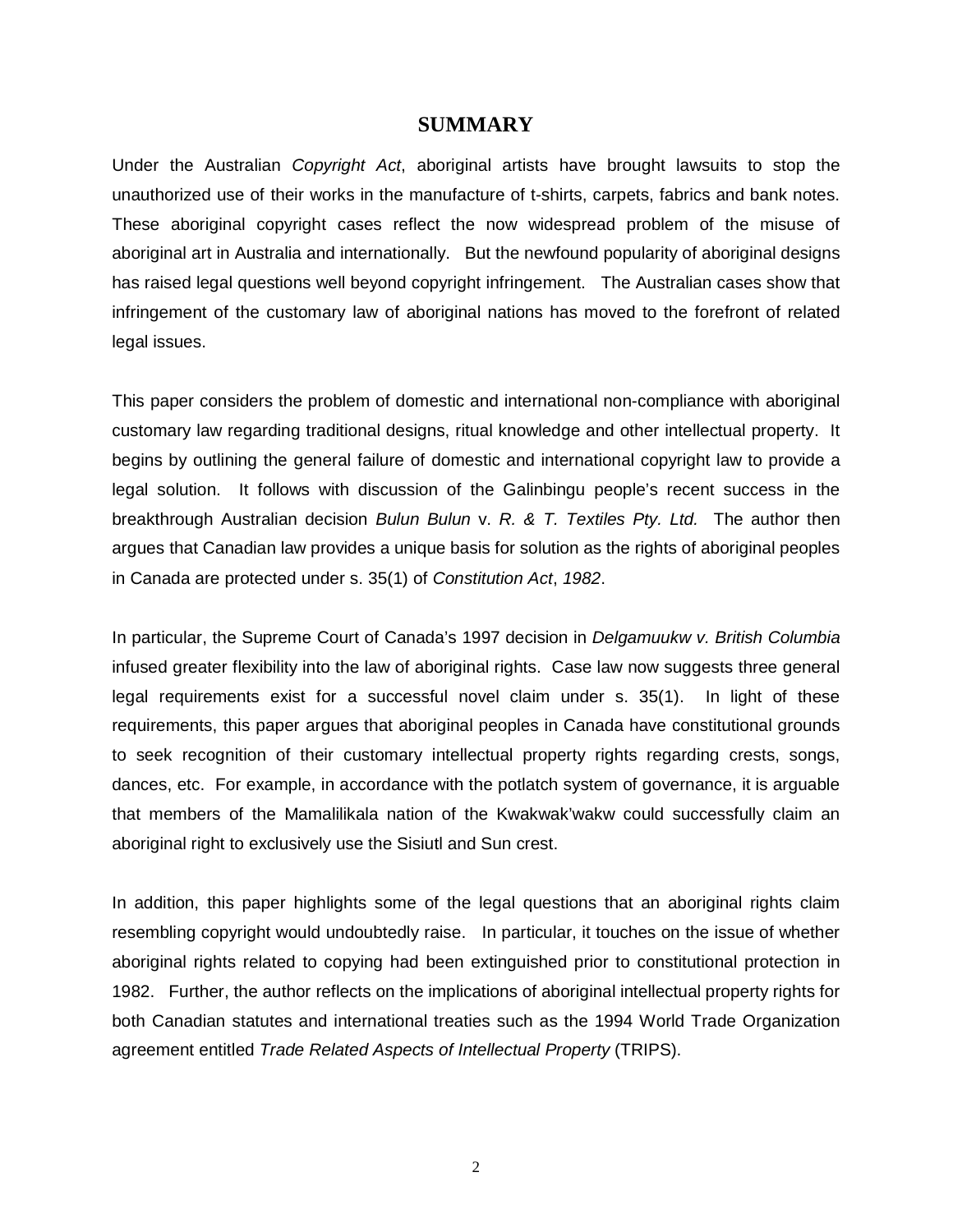|  | <b>TABLE OF CONTENTS</b> |
|--|--------------------------|
|--|--------------------------|

| A.        | Introduction                                                                   | $\ldots$ page 4  |
|-----------|--------------------------------------------------------------------------------|------------------|
| <b>B.</b> | Aboriginal Customary Law in State & International Copyright Law                | $\ldots$ page 6  |
|           | Failings                                                                       | $\ldots$ page 6  |
|           | The Struggle for Solutions                                                     | page 9           |
| C.        | Canadian Constitution Act, 1982: s.35(1) Aboriginal Rights Law                 | $\ldots$ page 12 |
|           | Introduction                                                                   | page 12          |
|           | Section 35(1) Flexibility Post-Delgamuukw                                      | $\ldots$ page 14 |
|           | Three General Legal Requirements                                               | $\ldots$ page 16 |
|           | Interpretive Principles                                                        | $\ldots$ page 17 |
|           | Mamalilikala Customary Law of Intellectual Property                            | page 18          |
|           | Application of s.35(1) Case Law                                                | $\ldots$ page 21 |
| D.        | Note On Extinguishment                                                         | $\ldots$ page 24 |
| E.        | Brief Reflections on a s.35(1) Aboriginal Right Effecting Copyright Lawpage 25 |                  |
| F.        | Conclusion                                                                     | page 26          |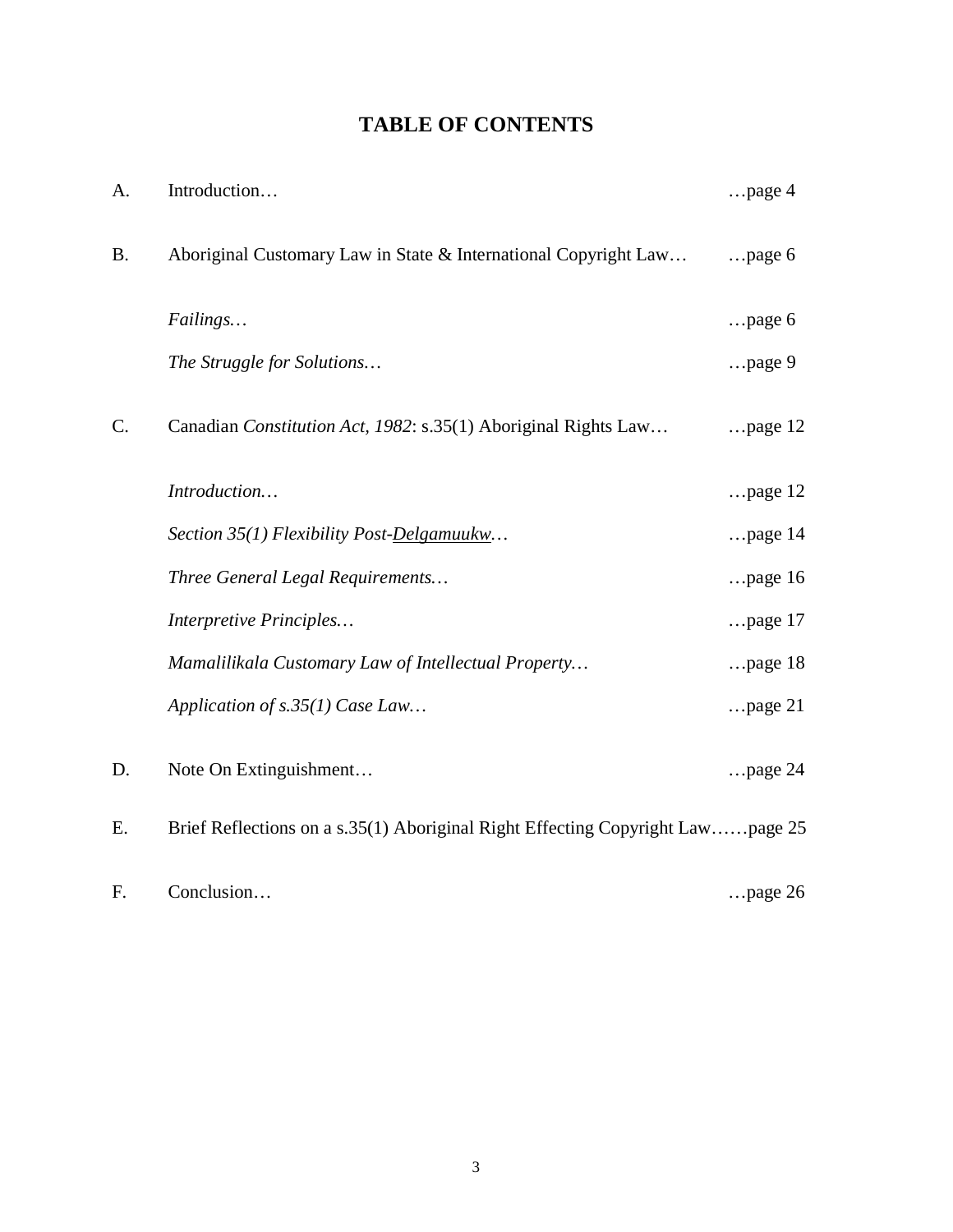## A. Introduction<sup>1</sup>

In Australia, there is now widespread exploitation of aboriginal designs. These designs are being used commercially on tea towels, table mats, restaurant menus, posters, fashion items, interior decorations, shorts, sarongs, towels, etc.<sup>2</sup> Indeed, the making and selling of aboriginal art<sup>3</sup> in general is now a multi-million dollar industry in Australia.<sup>4</sup> Further, Australian governments regularly make use of aboriginal works in their promotion of tourism, cultural industries and nationalism.<sup>5</sup>

In this context, aboriginal artists in Australia have taken court action. Under the Australian *Copyright Act*, they have sought legal remedy for the unauthorized use of the their artistic works in the manufacture of fabrics,  $6$  t-shirts,  $7$  carpets  $8$  and bank notes.<sup>9</sup>

But the legal problems associated with the growing popularity of aboriginal art go well beyond instances of copyright infringement. One of the central problems is that exploitation of an

<sup>&</sup>lt;sup>1</sup> I would like to thank Professor R. Howell, Professor S. Wright, Tom McMahon and Eamon Murphy for their helpful comments regarding previous versions of this paper.

<sup>&</sup>lt;sup>2</sup> Puri, Kamal "Cultural Ownership and Intellectual Property Rights post-Mabo: Putting Ideas into Action", [December 1995] 9 *Intellectual Property Journal* 293 at 304.

 $3$  In this paper I use the word 'art' knowing that it does not likely capture any aboriginal perspective. In other words, the concept of 'art' is arguably one limited to western cultures that make the distinction between creating something for utilitarian purposes versus creating 'art' for its non-utilitarian aesthetic value. Works created by aboriginal 'artists' generally, if not always, have much more than aesthetic meaning to a people. Nonetheless, I did not see an easier way of proceeding.

<sup>4</sup> Wright, Shelly "Intellectual Property and the 'Imaginary aboriginal'," *Majah: Indigenous Peoples and the Law*, ed. Greta Bird, Gary Martin, & Jennifer Neilsen (The Federation Press, 1996), 129 at 142. Further, for a discussion locating the misappropriation of aboriginal art within the much broader context of cultural appropriation in general, see Ziff, B. & Rao, P. "Introduction to Cultural Appropriation: A Framework for Analysis," *Borrowed Power: Essays On Cultural Appropriation*, ed. Bruce Ziff and Pratima Rao (Rutgers University Press, New Brunswick, 1997).

<sup>5</sup> Wright, *ibid*.

<sup>6</sup> *Yangarriny Wunungmurra v. Peter Stripes Fabrics* (Federal Court of Australia, unreported, settled, 1985); *John Bulun Bulun & Anor. v. R & T Textiles Pty Ltd.*, (1998) Federal Court of Australia, found July 19<sup>th</sup>, 1999 at http://www.austlii.edu.au/au/cases/cth/federal\_ct/1998/1082.html [hereinafter Bulun].

<sup>7</sup> *Bulun Bulun v Nejlam* (Federal Court of Australia, unreported, settled, 1988).

<sup>8</sup> *Milpurrurru v. Indofurn Pty Ltd.* (1994), 54 F.C.R. 240 (Federal Court of Australia, N.T.) [hereinafter *Milpurrurru*].

<sup>9</sup> *Yumbulul v. Reserve Bank of Australia Ltd.*(1991) 21 I.P.R. 481 (Federal Court of Australia, Gen. Div.) [hereinafter *Yumbulul*].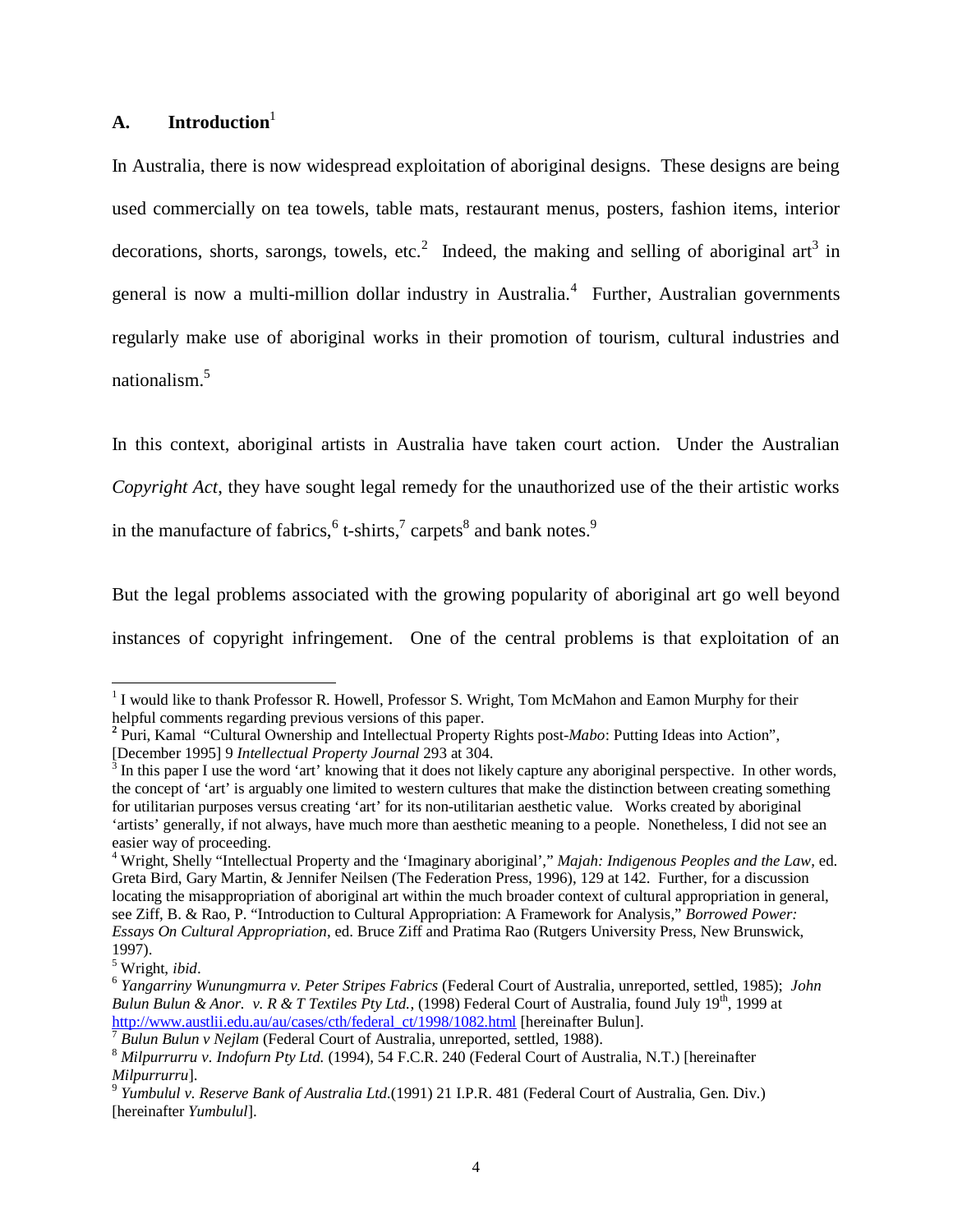aboriginal artwork can violate the customary law of the artist's aboriginal community. In the *Yumbulul* case, for example, the Reserve Bank of Australia reproduced an artistic work by Mr. Yumbulul on a \$10 note, a work that used the Morning Star Pole design of his community.<sup>10</sup> In doing so, the bank violated the customary restrictions placed on Mr. Yumbulul. These restrictions prohibited use of the Morning Star Pole design for anything other than ceremonial or educational purposes. Trained by his community in the sacred depiction of communally owned designs, Mr. Yumbulul had not been authorized to transfer to the bank the rights conferred by the Australian *Copyright Act*.

Obviously, this problem is not unique to Australia. It may arise wherever colonization of aboriginal peoples has been undertaken. Accordingly, in this paper I consider the problem of non-compliance with customary law regarding aboriginal art from a Canadian perspective.

I begin by outlining the general failure of both domestic and international copyright law to provide a legal remedy. I will then discuss the search for legal solutions, giving particular attention to the aboriginal rights of aboriginal peoples under s.35(1) of *Constitution Act, 1982*. I will argue that good grounds exist for an aboriginal right protecting customary rights akin to copyright. In order to give shape to a  $s.35(1)$  claim, I will discuss the law in light of Kwakwak'wakw potlatching as an aboriginal system of law. Before closing, I will address the issue of extinguishment. As well, I will briefly reflect on some legal implications, both domestic and international, of a successful s.35(1) claim regarding aboriginal intellectual property.

<sup>10</sup> *Ibid*.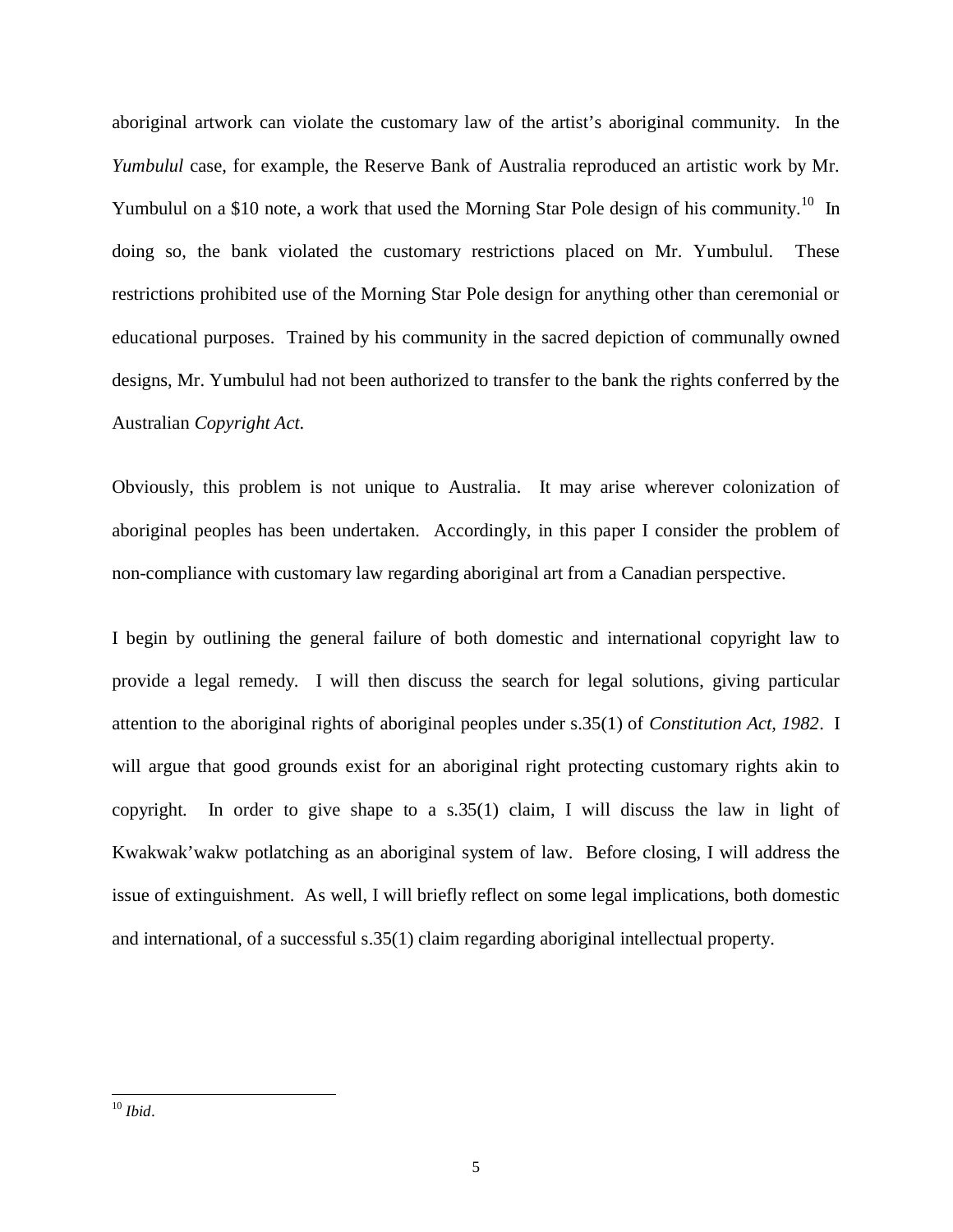In writing this paper, I seek to do two things. First, outline a usable tool for aboriginal societies in Canada, and perhaps even internationally. Second, add to the growing discussion regarding intellectual property and indigenous peoples.

#### **B. Aboriginal Customary Law in State and International Copyright Law**

In this section I will approach the problem of non-compliance with aboriginal custom by surveying the various sources of law and how they deal with or fail to deal with the issue.

#### *Failings*

The failure of domestic *statute law* to address the requirements of aboriginal customs of intellectual property is well noted in the two Australian copyright cases *Yumbulul* and *Milpirrurru*.

As discussed above,<sup>11</sup> in *Yumbulul* the Reserve Bank of Australia violated the customary laws of an aboriginal artist's community by reproducing a communal design on a \$10 bank note. Upon complaint, the bank consented to a court order prohibiting such use of the design. In making its decision on other issues, however, the Federal Court of Australia commented on the failure of the *Copyright Act* to address aboriginal custom:

[I]t may also be that Australia's copyright law does not provide adequate recognition of Aboriginal community claims to regulate the reproduction and use of works which are essentially communal in origin. $12$ 

[However,] the question of statutory recognition of Aboriginal community interests in the reproduction of sacred objects is a matter for consideration by law reformers and legislators.<sup>13</sup>

<sup>11</sup> *Ibid*.

<sup>12</sup> *Ibid*, @ 489.

<sup>13</sup> *Ibid*, @ 491.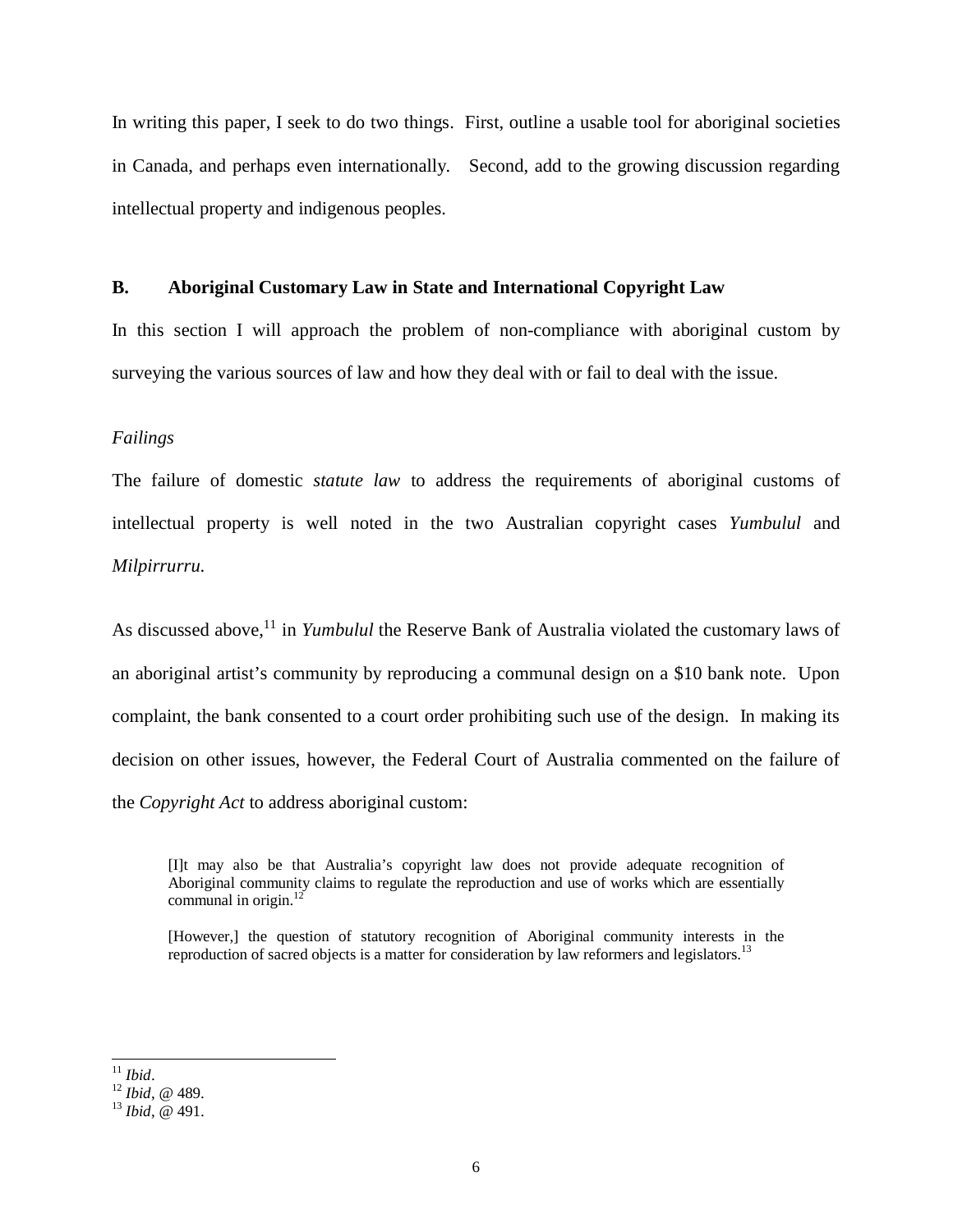In the well-known *Milpurrurru* case, various Australian aboriginal art works were reproduced on Vietnamese style carpets and imported into Australia for sale. The artists succeeded in a claim for infringement of their copyrights and the court used the aboriginal cultural context to provide progressive interpretation of the *Copyright Act* with respect to damages. However, the court also pointed out that the statute only provides protection for the individual author and not those people with rights under aboriginal custom.<sup>14</sup> It further stated,

The extent to which Aboriginal law and culture imposes limitations on the reproduction of Aboriginal artwork will vary according to the clans concerned….

The recognition of the sacred and religious significance of these painting, and the restrictions which Aboriginal law and culture imposes on their reproduction is only now being understood by the white community.<sup>15</sup>

In addition to this statutory failing, Australian courts have refused to find legal solutions in either the *common law* or aboriginal *customary law*. In the recent *Bulun Bulun* (1998) case, the Federal Court of Australia cited previous case law as clear authority that aboriginal custom is not a source of law enforceable by the Australia justice system.<sup>16</sup> Rather, aboriginal custom is limited to use as evidence for the foundation of rights recognised within this system, such as common law rights.<sup>17</sup> Unfortunately, common law rights regarding copying had long been extinguished under the Australian *Copyright Act* which made copyright solely a creature of statute.<sup>18</sup> Thus, insofar as any aboriginal customary rights related to copying had survived

<sup>14</sup> *Supra*, note 8. Hence, the *Yumbulul* and *Milpurrurru* cases highlight one of the common disjunctions between copyright statutes and aboriginal custom: individual v. collective ownership. See *infra*, pp. 21.

<sup>15</sup> *Ibid*.

<sup>16</sup> *Coe v. The Commonwealth* (1993) 118 ALR 193, cited in *Bulun*, *supra* note 2, at 15.

<sup>17</sup> *Bulun*, *supra* note 6 at 7.

<sup>&</sup>lt;sup>18</sup> *Ibid*, at 15. Notably, the statutory extinguishment of common law copying rights brought a change in the period of protection. At common law these rights endured in perpetuity; under statute, copyright subsists for a certain term. This points to a second major fissure between copyright statutes and aboriginal custom: temporary v. perpetual existence.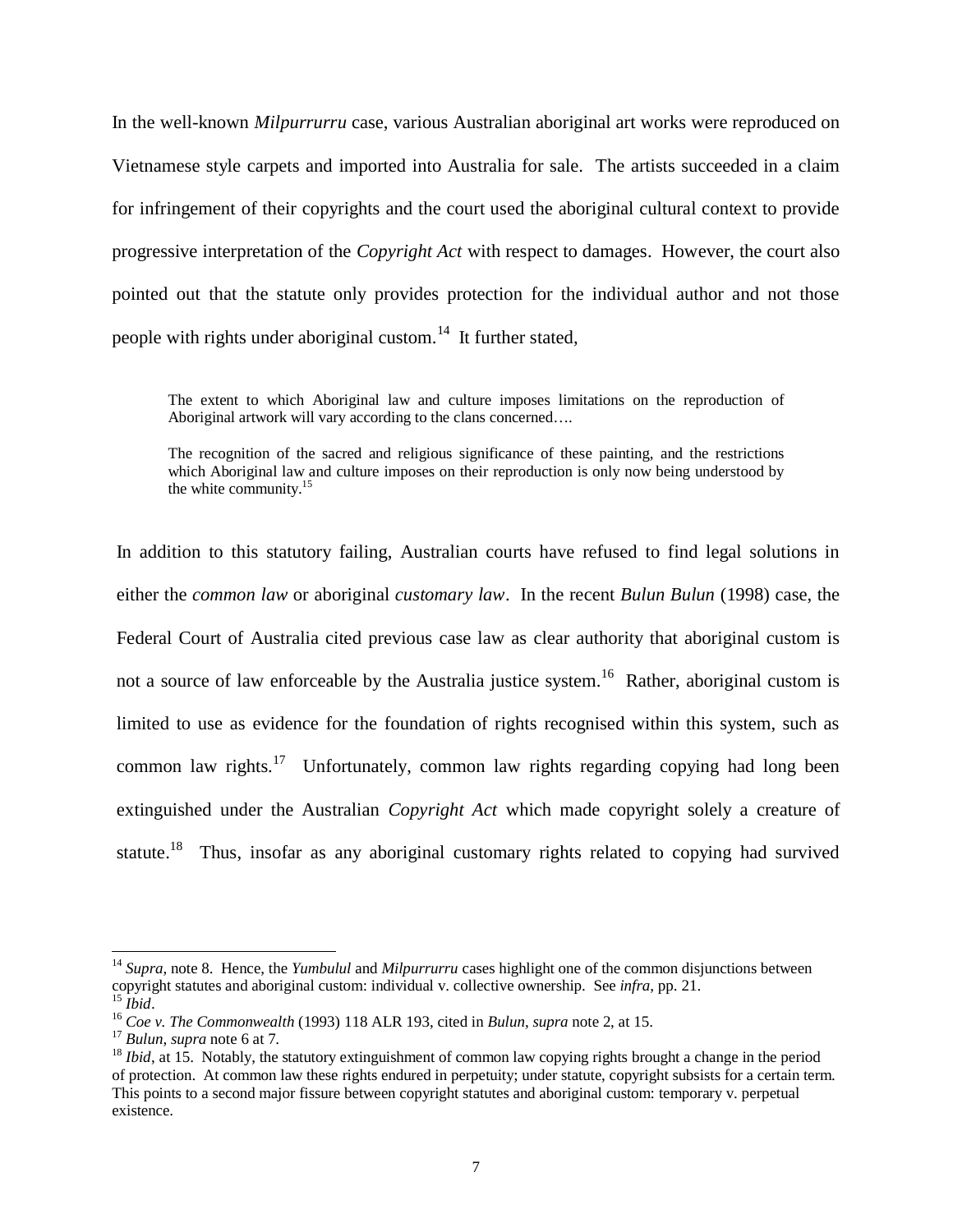British assertion of sovereignty (by being taken up by the common law), they had likely been extinguished. $19$ 

What is more, the statutory failing regarding aboriginal custom is a reflection of the larger failings of *international law* of copyright. Domestic copyright statutes generally express the provisions of copyright treaties that most nation-states have entered into. Historically, the treaties of primary significance are the *Berne Convention for the Protection of Literary and Artistic Works*<sup>20</sup> and the *Universal Copyright Convention*<sup>21</sup>. These two treaties have been considered in two United Nations documents assessing the extent to which indigenous peoples can use existing international mechanisms for the protection of their intellectual property.<sup>22</sup> The 1992 report of the Secretary General concluded that copyright was an ineffective means of protection in large part because it failed to recognize the collective nature of aboriginal works.<sup>23</sup> Likewise, the 1993 report - by the Chairperson of the Working Group on Indigenous Populations - found that international and domestic copyright regimes were inherently unsuitable given their philosophical discord with aboriginal worldviews. $^{24}$ 

In addition, the newest relevant international treaty - *TRIPS*<sup>25</sup> - arguably intensifies the problem.<sup>26</sup> Under the recently formed World Trade Organization, member states must establish

<sup>19</sup> *Ibid*.

<sup>20</sup> Berne Convention for the Protection of Literary and Artistic Works, Sept. 9, 1886, *revised*, Paris (July 24, 1971), *reprinted* in American Intellectual Property Law Association, Worldwide Protection of Intellectual Property (1984). <sup>21</sup> The Universal Copyright Convention of September 6, 1952, revised in Paris, July 24, 1971. Reproduced in Nordemann et al, International Copyright: Commentary (1990).

<sup>&</sup>lt;sup>22</sup> Suagee, Dean B. "Human Rights and Cultural Heritage: Developments in the United Nations Working Group on Indigenous Populations," *Intellectual Property Rights for Indigenous Peoples: A Sourcebook*, ed. Tom Greaves (Society for Applied Anthropology, Oklahoma City, 1994) at 201.

<sup>23</sup> *Ibid*. The full name of the report is *Discrimination Against Indigenous Peoples: Intellectual Property of Indigenous Peoples – Concise Report of the Secretary General* (1992).

<sup>24</sup> *Ibid,* at 202.

<sup>25</sup> Full name, *Trade Related Aspects of Intellectual Property Rights* (1994).

<sup>&</sup>lt;sup>26</sup> Gana, Ruth L. "Has Creativity Died in the Third World? Some Implications of the Internationalization of Intellectual Property" [1995] 24:1 *Denver Journal of International Law and Policy* 109.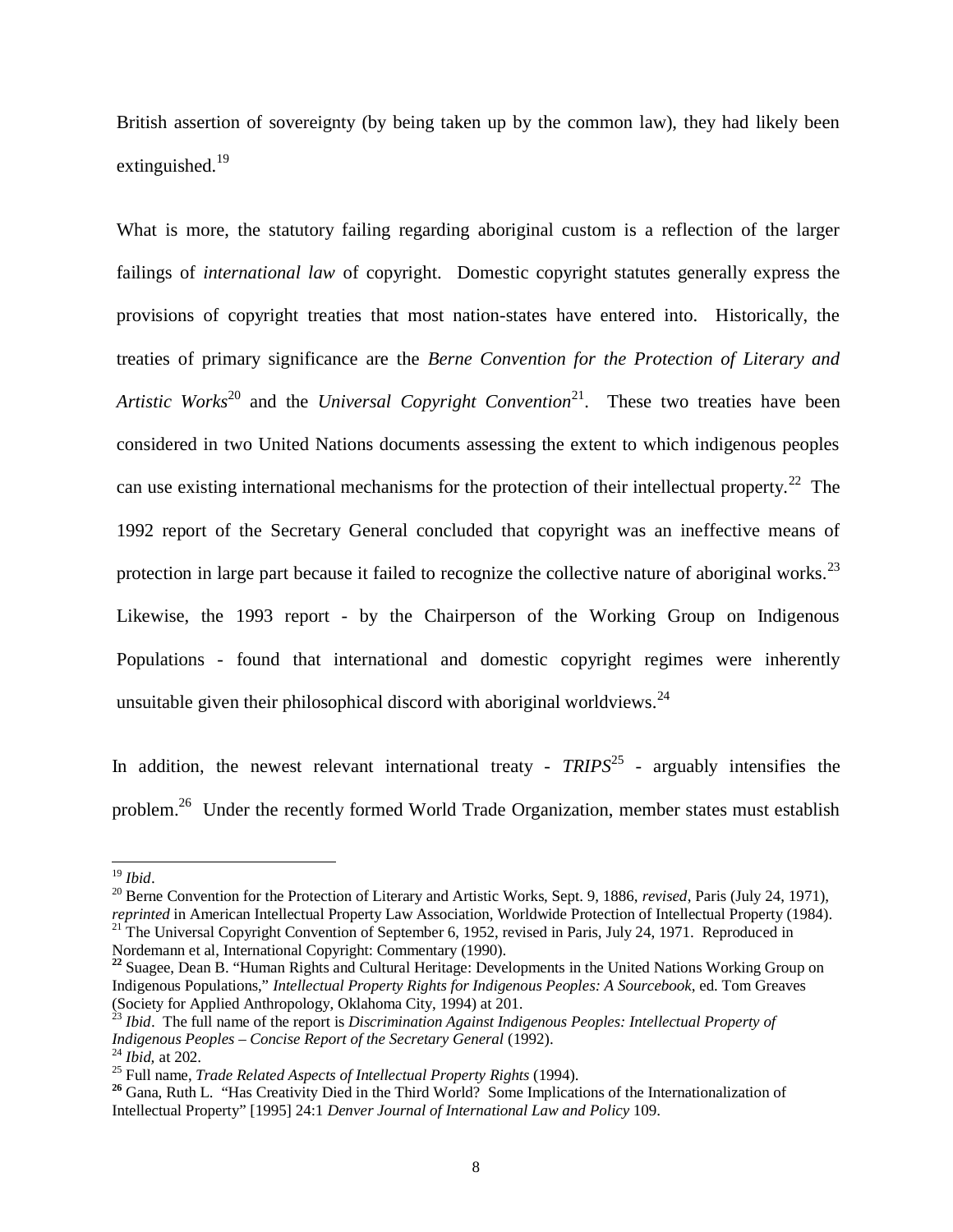particular forms of protection for intellectual goods as a condition to membership. Such crossborder protection under *TRIPS* primarily reflects the vulnerability of information-based capitalist economies to the demands of the market for pirated and counterfeited goods.<sup>27</sup> As part of the *TRIPS* regime, the copyright protections express the values of capitalism: individual liberty, property, private enterprise, capital accumulation, rapid consumption, etc..<sup>28</sup> Thus, by imposing these standards on all member states, global trade mechanisms impinge on the ability of a traditional society, as a constituent of a member state, "to observe and preserve the underlying values of its society as expressed through law. The state has conflicting obligations to these societies and to the international community under the *TRIPS* agreement."<sup>29</sup> In short, *TRIPS* is a form of "passive coercion" insofar as it ignores and threatens the cultures of indigenous peoples present within member states.<sup>30</sup>

This is the legal context in which solutions to the non-recognition of aboriginal customary rights and obligations regarding intellectual property must be sought.

### *The Struggle for Solutions*

Internationally, indigenous peoples' struggle for solutions has resulted in two declarations of rights. *The Mattaatua Declaration* (1993) came just after the Chairperson Study<sup>31</sup> and took an international intellectual property approach. The Declaration calls for the development of a new intellectual property regime that recognizes, amongst other things, collective ownership of aboriginal works.<sup>32</sup> By comparison, *The Draft Declaration on the Rights of Indigenous* 

<sup>27</sup> *Ibid*, at 119.

<sup>28</sup> *Ibid*, at 113.

<sup>29</sup> *Ibid*, at 112.

<sup>30</sup> *Ibid*.

<sup>31</sup> *Supra*, note 24.

<sup>32</sup> *Supra*, note 22 at 203.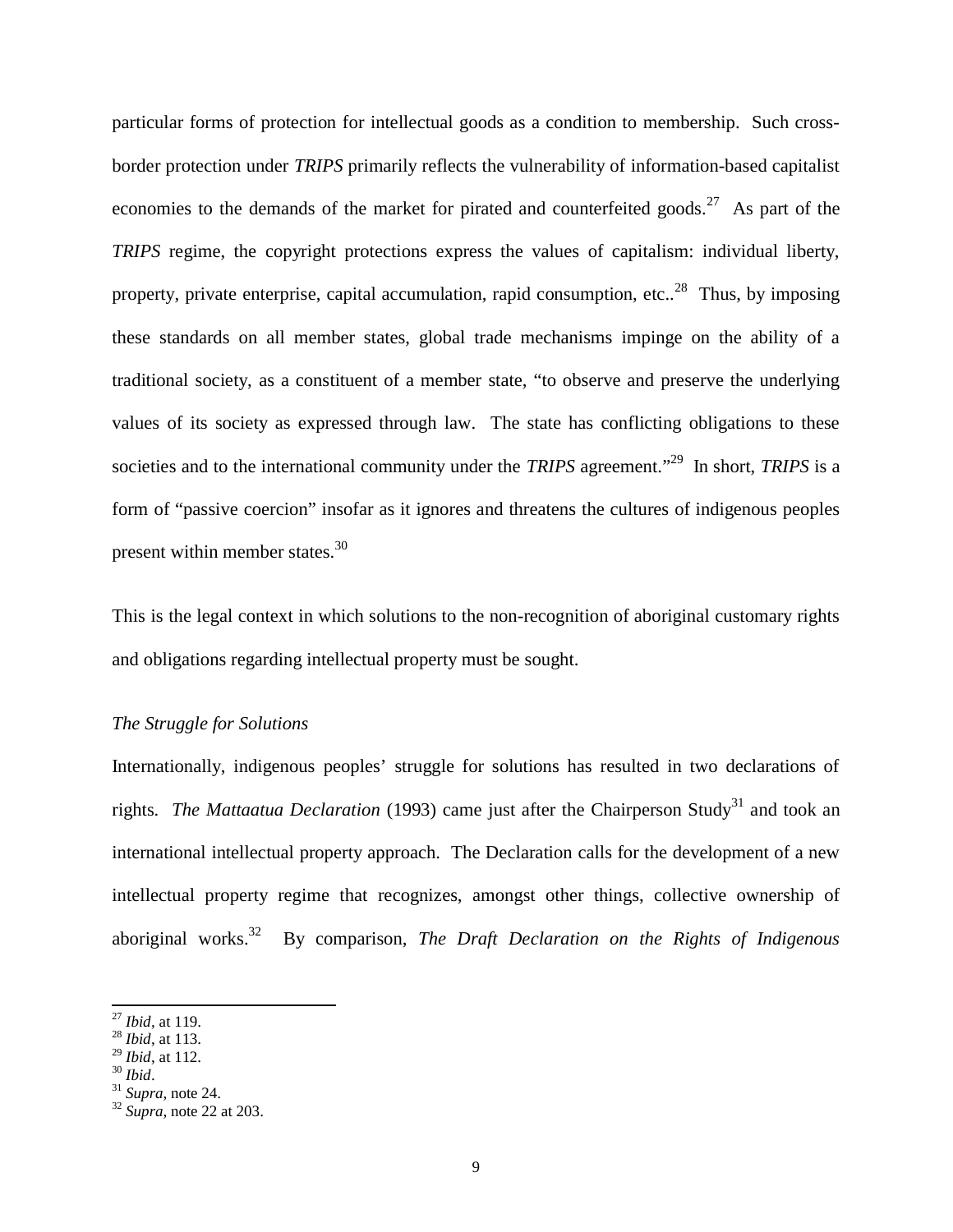*Peoples*<sup>33</sup> has taken an international human rights approach. It calls for: "the restitution of cultural, intellectual, religious and spiritual property taken… in violation of their laws, traditions and customs",<sup>34</sup> and; "…recognition of the full ownership, control and protection of their cultural and intellectual property".<sup>35</sup> Problematically, neither of these documents is legally enforceable. Furthermore, their adoption by states is certainly not inevitable and even unlikely given state resistance to the very recognition of aboriginal peoples as politically coherent bodies within their borders.<sup>36</sup>

There is, however, cause for optimism. By far the most promising development in Australian or international law to date is the recent decision of *Bulun Bulun* (1998).<sup>37</sup> In this case, the Federal Court of Australia used the *law of equity* to craft a solution to the demands of aboriginal custom. The facts were that the defendant business used a representation of Mr. Bulun Bulun's artistic work "Magpie Geese and Water Lillies at the Waterhole" in the printing of clothing fabric. Upon suit for copyright infringement the defendant withdrew the fabric from the market and settled the claim. However, the Galanbingu people continued in their claim, as the aboriginal community of the artist, to equitable ownership of the copyright in the artistic work as per their customary law.

The court found that Mr. Bulun Bulun had a fiduciary relation to his community with respect to the ritual knowledge embodied in the artistic work.<sup>38</sup> This fiduciary relationship placed two

<sup>&</sup>lt;sup>33</sup> This declaration is authored by the United Nations Working Group on Indigenous Populations.

<sup>34</sup> *Supra*, note 22 at 199, Article 12.

<sup>35</sup> *Ibid*, Article 29.

<sup>&</sup>lt;sup>36</sup> For example, the UN Working Group is with respect to "Indigenous Populations" not "Indigenous Peoples", the latter implying political coherence and arguably some sense of sovereignty.

<sup>37</sup> *Bulun*, *supra* note 6 at 20.

 $38$  It is significant that the fiduciary duty related to the ritual knowledge as opposed to the artistic work. The aboriginal custom in this case dealt with the knowledge embodied in the work, as opposed to the work itself. This reflects a third major disjunction between copyright statutes and aboriginal custom: copyright subsists in the *form* of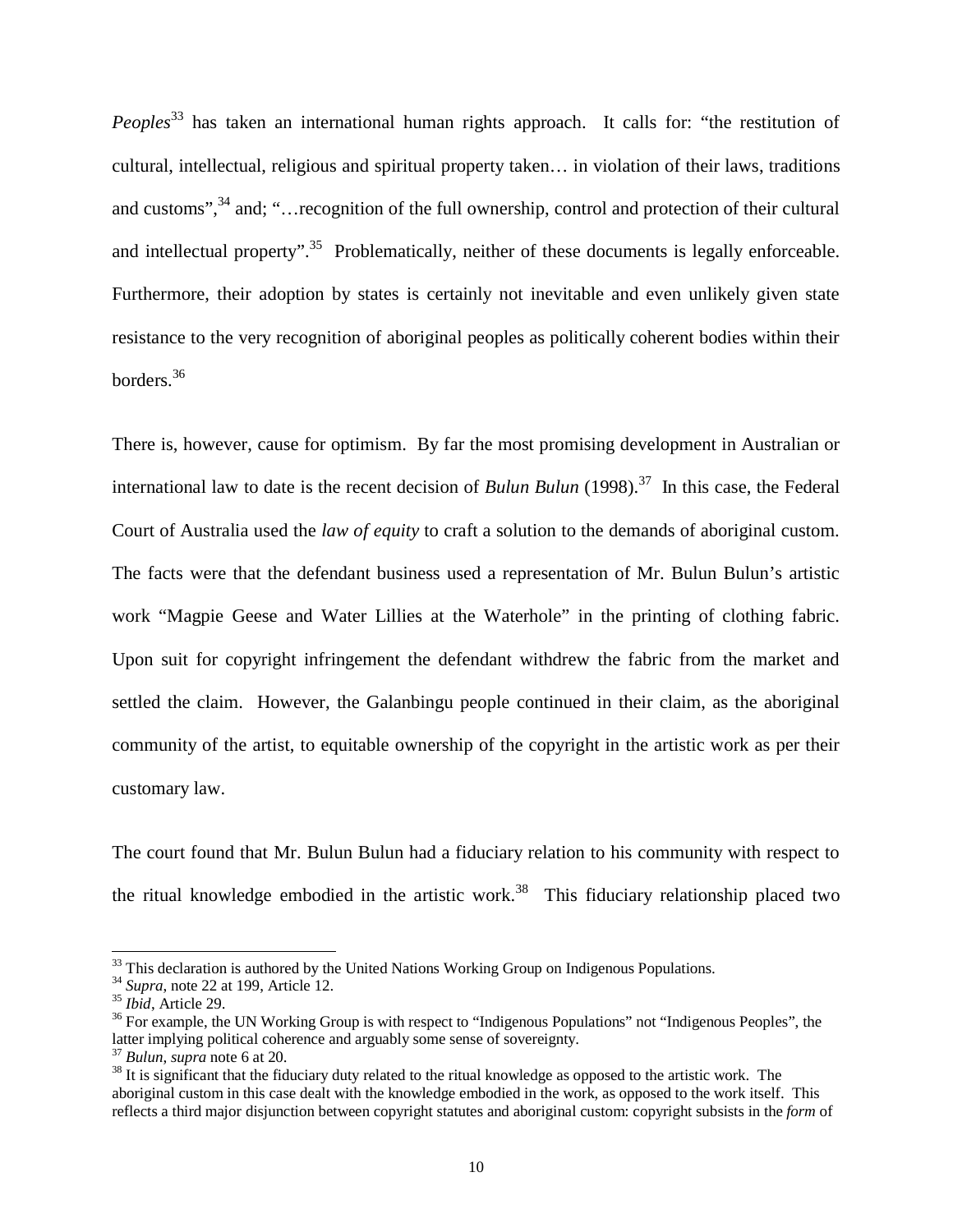restrictions upon him: (1) he could not use the artwork for a purpose violating Galanbingu custom; (2) he must act to prevent or stop any use of the work by others in violation of Galanbingu customary law. Had he violated either of these restrictions, then the Galanbingu people would be able to sue him for breach of fiduciary duty.<sup>39</sup>

In such case, different equitable remedies would be available depending on the nature of the breach of fiduciary duty. For example, if Mr. Bulun Bulun had violated custom the court could have imposed a constructive trust regarding the copyright with the Galanbingu community as beneficiary.<sup>40</sup> Further, if Mr. Bulun Bulun had complied with Galinbingu custom while a third party had violated it, then this would be a copyright infringement as Mr. Bulun Bulun inherently would not have transferred or licensed his copyright to the third party without imposing customary restrictions. Hence, Mr. Bulun Bulun could stop the violation of custom through a copyright infringement action. If Mr. Bulun Bulun refused to do so or could not be found, then this breach of fiduciary duty and the customary violation could be remedied by allowing the Galanbingu people to sue for copyright infringement in the place of Mr. Bulun Bulun.<sup>41</sup>

Thus, *Bulun Bulun* appears to be a creative legal solution to the problem of non-compliance with aboriginal customary law regarding aboriginal artworks. Because the basis of the decision is the law of equity, however, the case is apparently vulnerable to statutory override by Australian legislators. However probable this may be, it is well worth considering *constitutional law* as a source for solution.

expression; aboriginal customary rights generally subsist in the *content* of expression (e.g. the information, ideas, designs, etc.). See *infra*, p. 21.

 $39$  Technically, the lawsuit was dismissed as no breach of fiduciary duty had occurred.

<sup>40</sup> *Bulun*, *supra* note 6 at 20-21.

<sup>41</sup> *Ibid*.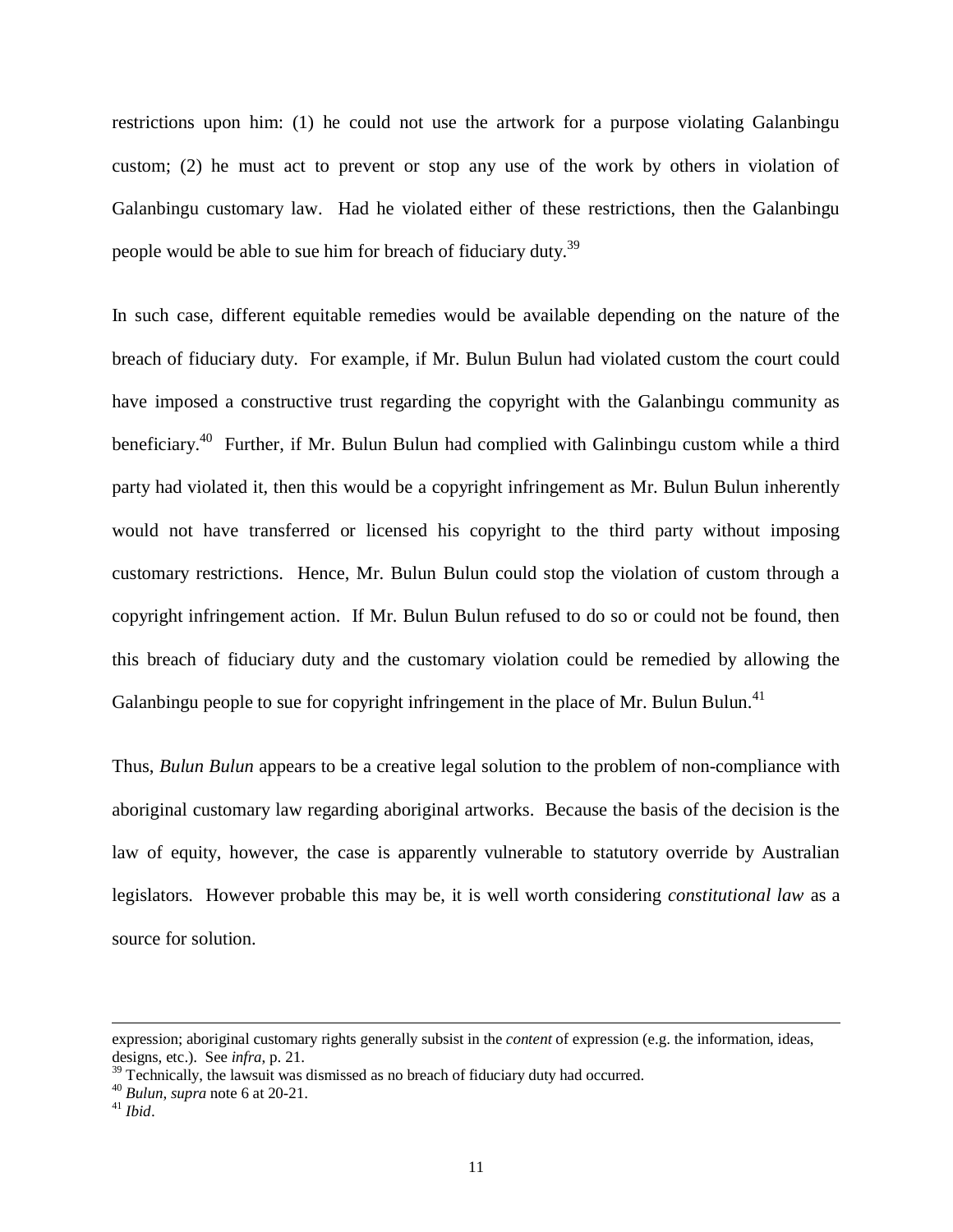## **C. Canadian** *Constitution Act***,** *1982***: s.35(1) Rights of Aboriginal Peoples**<sup>42</sup>

#### *Introduction*

In 1982, the aboriginal rights of the aboriginal peoples of Canada received constitutional protection under s.35(1) of *Constitution Act, 1982*. Thus, unlike in Australia and presumably most if not all other states, Canadian constitutional law may provide a solution.

In the *Sparrow* (1990) decision, the Supreme Court of Canada outlined a four-step framework for analyzing s.35(1) claims.<sup>43</sup> The claimant aboriginal group must first demonstrate it has an aboriginal right. If this is shown, the court then inquires as to whether the right was extinguished prior to constitutional protection. If not, the question arises whether the right has been infringed by the state. If so, the final issue is whether the state interference was justified. The Supreme Court subsequently, in *Van der Peet* (1996), sought to define what it means to be an aboriginal right under the first stage of the *Sparrow* analysis.<sup>44</sup> It began with a purposive interpretation of s.35(1) and concluded that

[i]n order to be an Aboriginal right an activity must be an element of a practice, custom or tradition integral to the distinctive culture of the Aboriginal group claiming the right.<sup>45</sup>

Under the *Van der Peet* test, appropriately characterized aboriginal rights claims have included the following activities: fishing,  $46$  hunting,  $47$  trapping,  $48$  using tobacco,  $49$  participating in

 $42$  Parts of this section are derived from, Robbins, D. "The Spirits of Our Ancestors Speak Through the Trees: Aboriginal Cedar Forestry Rights on the Northwest Coast" (1999).

<sup>43</sup> *R. v. Sparrow*, [1990] 1 S.C.R. 1075 [hereinafter "Sparrow"].

<sup>44</sup> *R. v. Van der Peet*, [1996] 2 S.C.R. 507 at paras. 1-2.

<sup>45</sup> *Ibid*, at para 46.

<sup>46</sup> Recognized in *supra*, note 43; *R. v. Jack*, [1995] B.C.J. No. 2632 (B.C.C.A.) [hereinafter "Jack"]; *R. v. Sampson,*  [1995] B.C.J. No. 2634 (B.C.C.A.); *R. v. Nikal*, [1996] 1 S.C.R. 1013; R*.v. Cote,* [1996] 3 S.C.R. 139; *R. v. Adams*, [1996] 3 S.C.R. 101.

<sup>&</sup>lt;sup>47</sup> Recognized in R. v. Alphonse and R. v. Dick, [1993] 4 C.N.L.R..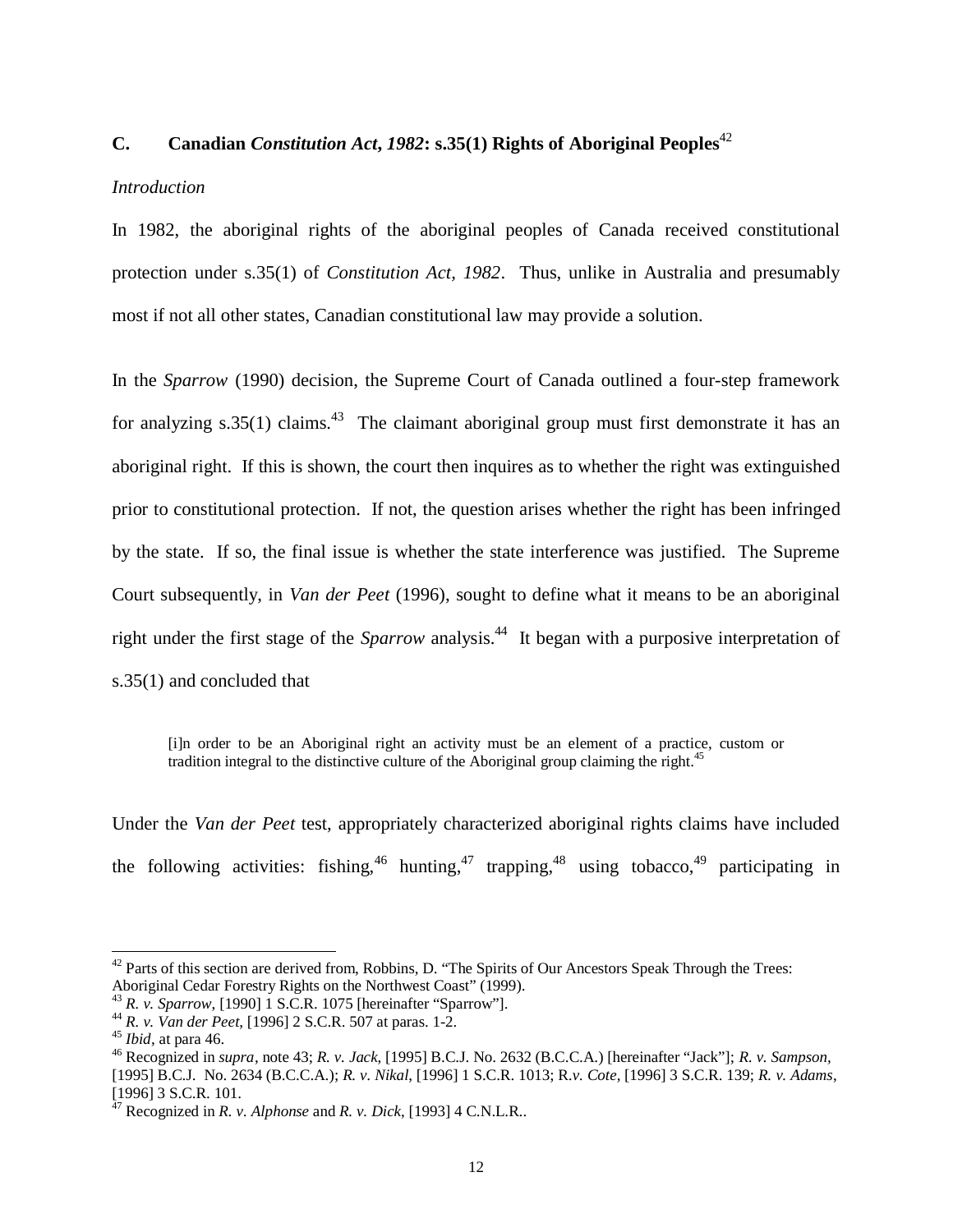traditional community games,<sup>50</sup> gambling,<sup>51</sup> regulating gambling,<sup>52</sup> regulating child adoptions,<sup>53</sup> exchanging (i.e. trading),<sup>54</sup> and importing duty-free goods.<sup>55</sup> When successfully claimed, these activities have been protected only insofar as they are done for a certain purpose.<sup>56</sup> For example, the Musqueam people have a right to fish salmon "for food, social and ceremonial purposes".<sup>57</sup> Further, aboriginal activity rights have been held to include incidental rights, including the right to teach the activity to future generations so as to perpetuate the culture.<sup>58</sup>

Aboriginal customary law has had an important place in the aboriginal rights case law. In *Casimel* (1993), an adoption in accordance with an aboriginal community's custom was given legal recognition by the B.C. Court of Appeal.<sup>59</sup> In *Jack* (1995), the Court of Appeal recognized an aboriginal right to fish as specific to certain sites that were defined by the claimant chief's customary rights.<sup>60</sup> Subsequently, in *Van der Peet*, the Supreme Court of Canada mandated that all aboriginal rights must be framed so as to take into account the general Canadian legal system and the perspective of the claimant aboriginal people.<sup>61</sup> Thereafter, in *Delgamuukw* (1997), the Supreme Court elaborated when it stated that aboriginal rights must be understood by reference

<sup>48</sup> See *Westbank First Nation v. British Columbia*, [1996] B.C.J. No. 307 (B.C.S.C), where, in the context of an injunction application, an aboriginal right to trap raised a fair question to be tried. This case was discontinued prior to trial.

<sup>49</sup> In *R. v. Murdock and Johnson*, [1997] 1 C.N.L.R. 103 (N.S.C.A.), this was presumed for personal and ceremonial use but denied for trading purposes.

<sup>50</sup> Recognized in *R. v. Nelson*, [1998] 2 C.N.L.R. 137 (Mtba. Prov Ct.).

<sup>51</sup> Denied in *R.v. Jim,* [1996] 2 C.N.L.R. 229 (B.C.C.A.), *Pamajewon*, [1996] 2 S.C.R. 821, and *ibid.*

<sup>52</sup> Denied in *Jim* and *Pamajewon, ibid*.

<sup>53</sup> Recognized in *Casimel v. I.C.B.C.*, [1994] 2 C.N.L.R. 22 (B.C.C.A.).

<sup>54</sup> Recognized in *R. v. Gladstone*, [1996] 2 S.C.R. 723, and *Mitchell v. M.N.R.,* [1999] 1 C.N.L.R. 112 (F.C.A.); denied in *supra* note 44, and *R. v. N.T.C. Smokehouse*, [1996] 2 S.C.R. 672.

<sup>55</sup> Recognized in *Mitchell, ibid*.

<sup>56</sup> This is what it means to protect "an *element* of a practice, tradition or custom…".

<sup>57</sup> *Supra*, note 43.

<sup>58</sup> *Cote, supra* note 46.

<sup>59</sup> *Supra*, note 53.

<sup>60</sup> *Jack*, *supra* note 46.

<sup>61</sup> *Supra*, note 44 at para 49.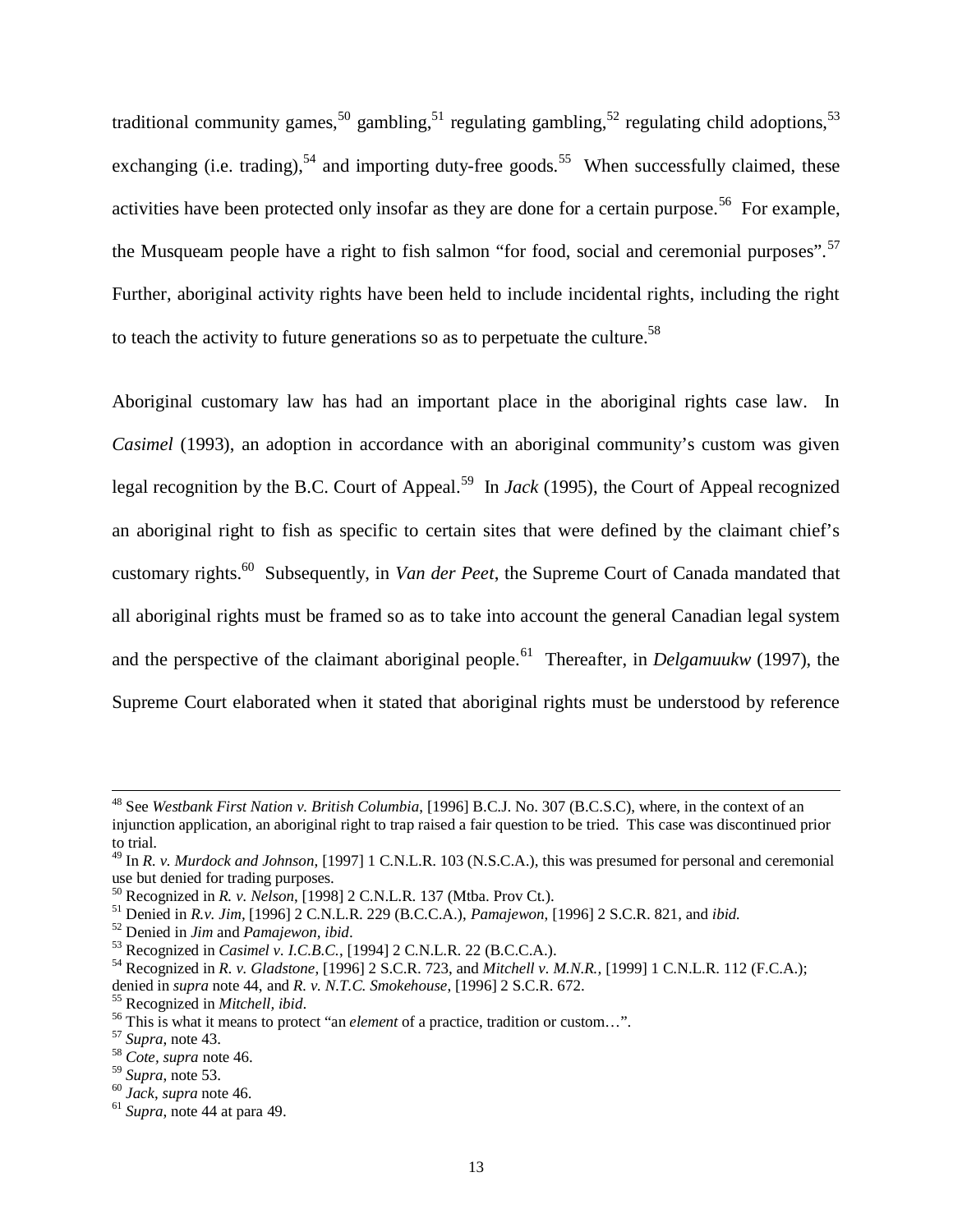to both common law and aboriginal perspectives, including the pre-existing legal system of the aboriginal nation.<sup>62</sup>

There is no case law to date, however, that has considered whether aboriginal customary intellectual property rights are protected under s.35(1). This may well be due to the *Van der Peet* decision. That is, advancing a s.35(1) claim for intellectual property rights seems problematic if the test that must be met is one that protects physical activities such as fishing, hunting, etc. I will assume this to be the case. However, constitutional protection is still possible. This is apparent from *Delgamuukw* which held the *Van der Peet* activity rights test is *not* exhaustive of the aboriginal rights protected by s.35(1).

## *Section 35(1) Flexibility Post-Delgamuukw*

In *Delgamuukw*, the Supreme Court of Canada held that, in addition to activity rights, aboriginal title is protected in its full form by s.  $35(1)$ .<sup>63</sup> In doing so, the Court ruled that the content of aboriginal title could be summarized in two propositions:

first, that aboriginal title encompasses the right to *exclusive use* and occupation of the land held pursuant to that title for a variety of purposes, which need not be aspects of those practices, customs and traditions which are integral to distinctive aboriginal cultures; and second, that those protected uses must not be irreconcilable with the nature of the group's attachment to that land.<sup>64</sup> [Emphasis added.]

In reaching its decision, the Supreme Court of Canada also discussed the corresponding need to

adapt the test laid down in *Van der Peet*:

To date, the Court has defined aboriginal rights in terms of *activities*. … Aboriginal title, however, is a *right to the land itself*. …

 $62$  *Delgamuukw v. British Columbia*, [1997] 3 S.C.R. 1010 at paras. 112, 114, and 147-8. Also note, at para 115 the Supreme Court of Canada specifically refers to aboriginal peoples as "nations".

<sup>63</sup> *Ibid*, at para 133.

<sup>64</sup> *Ibid,* at para 117.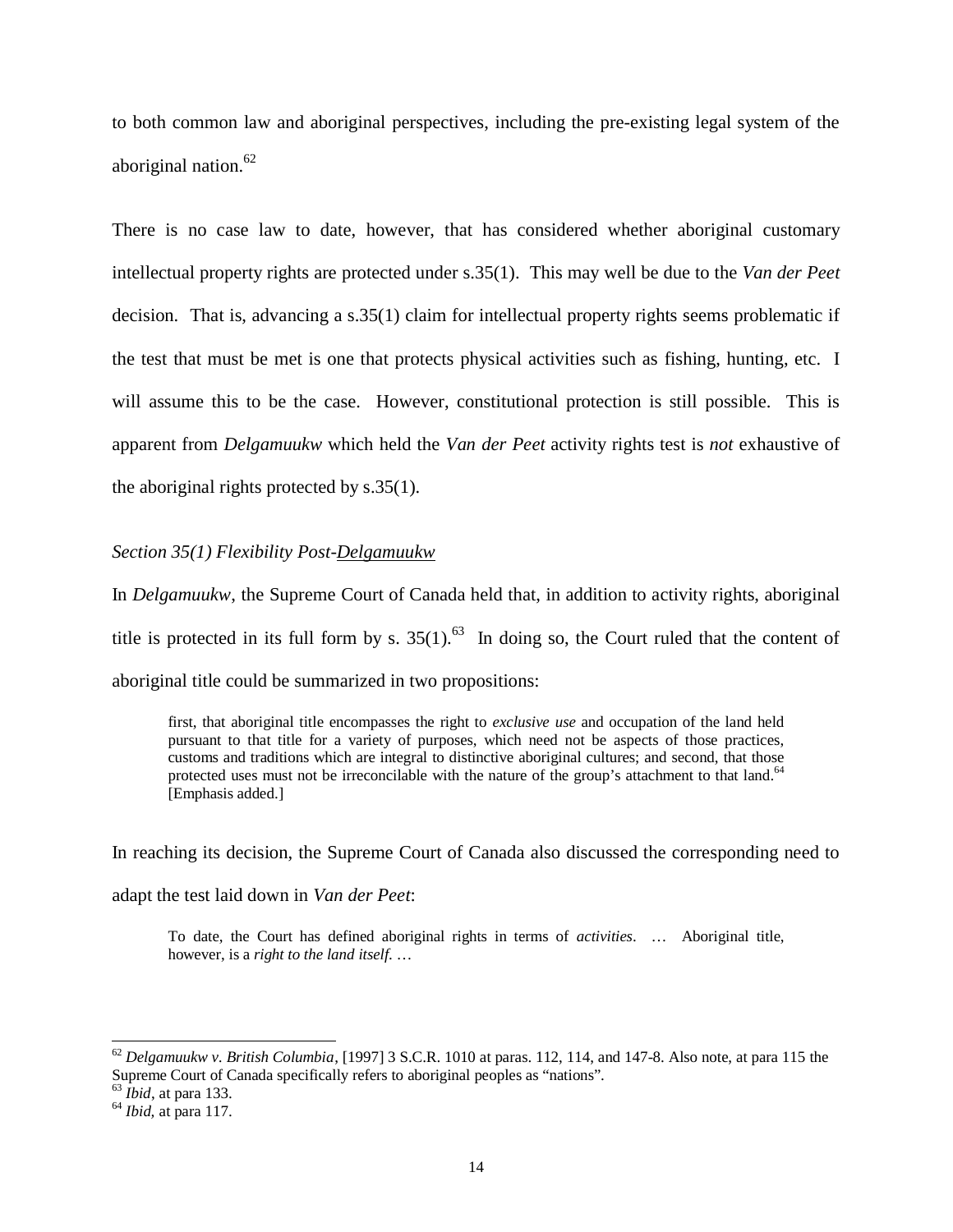This difference between aboriginal rights to engage in particular activities and aboriginal title requires that the test I laid down in *Van der Peet* be adapted accordingly. I anticipated this possibility in *Van der Peet* itself, where I stated (at para. 74):

*Aboriginal rights arise from the prior occupation of land, but they also arise from the prior social organization and distinctive cultures of aboriginal peoples on that land.* In considering whether a claim to an aboriginal right has been made, courts must look at both the relationship of an aboriginal claimant to the land *and* at the practices, customs and traditions arising from the claimant's distinctive culture and society. Courts must not focus so entirely on the relationship of aboriginal peoples with the land that they lose site of other factors relevant to the identification and definition of aboriginal rights.

Since the purpose of s.35(1) is to reconcile the prior presence of aboriginal peoples in North America with the assertion of Crown sovereignty, it is clear from this statement that s.35(1) must recognize and affirm both aspects of that prior presence – first, the occupation of land, and second, the prior social organization and distinctive cultures of aboriginal peoples on that land. To date the jurisprudence under s.35(1) has given more emphasis to the second aspect. To a great extent, this has been a function of the types of cases which have come before this Court under  $s.35(1)$  – prosecutions for regulatory offences that, by their very nature, proscribe discrete types of  $\arct{activity.}^{65}$  [Emphasis in text.]

Hence, s.35(1) is flexible enough to accommodate novel aboriginal claims. This conclusion is also supported by the Supreme Court's statement in *Van der Peet* regarding Metis rights: "the manner in which the aboriginal rights of other aboriginal peoples are defined is not necessarily determinative of the manner in which the aboriginal rights of the Metis are defined."<sup>66</sup> Further, the Court also stated in *R. v. Adams* that "[t]he aboriginal rights recognized and affirmed by s. 35(1) should not be understood or defined in a manner which excludes some of those the provision was intended to protect."<sup>67</sup> In addition, the very idea of a spectrum of rights ranging from culturally integral activities to land title, as posited in *Delgamuukw*, suggests a new type of right may exist within this spectrum:

The picture which emerges from *Adams* is that the aboriginal rights which are recognized and affirmed by s. 35(1) fall along a spectrum with respect to their degree of connection with the land. At the one end, there are those aboriginal rights which are practices, customs and traditions that are integral to the distinctive aboriginal culture of the group claiming the right. … In the middle, there are activities which, out of necessity, talk place on land and indeed, might be ultimately

<sup>65</sup> *Ibid*, at paras. 140-141.

<sup>66</sup> *Supra*, note 44 at para 141.

<sup>67</sup> *Adams, supra* note 46 at 27. See generally paras. 27-29. *NB*: in making this statement the Court in *Adams* also relied on the same paragraph from *Van der Peet, supra* note 65.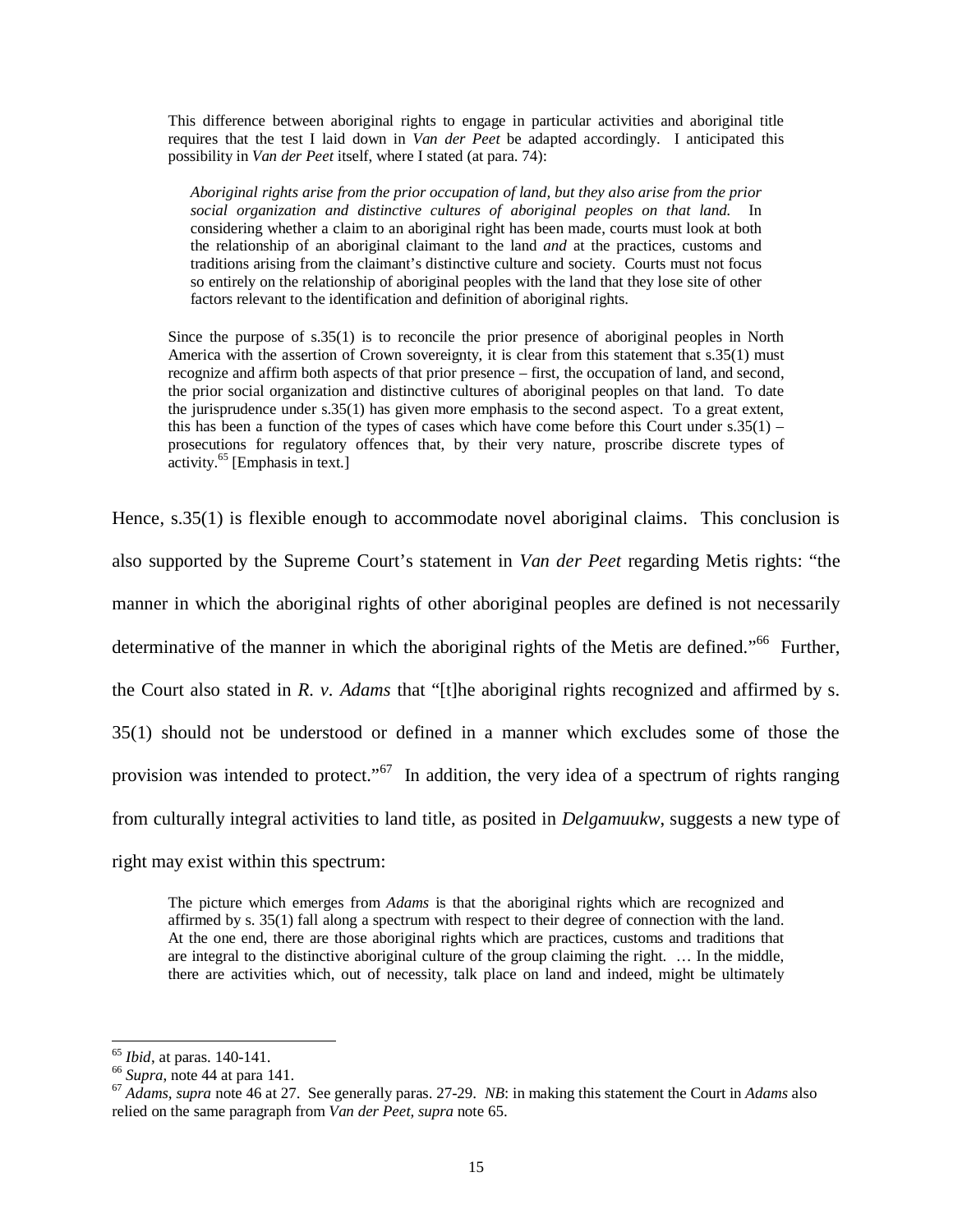related to a particular piece of land. … At the other end of the spectrum, there is aboriginal title itself.  $\ldots$  What aboriginal title confers is the right to the land itself.<sup>68</sup>

#### *Three General Legal Requirements*

Given that the category of s.35(1) claims is not closed, three conclusions can be drawn from the case law regarding requirements for any novel claim such as one regarding intellectual property rights.

(i) The basis of the right must be found in the *historic presence* of aboriginal societies living on and occupying the land.

In *Van der Peet*, the time for identification of aboriginal activity rights is the time of first contact; in *Delgamuukw*, the time for identification of aboriginal title is the time at which the Crown asserted sovereignty over the land.<sup>69</sup>

(ii) The nature of the right must include an aspect that is *integral to the distinctive aboriginal culture*.

In *Van der Peet,* the activity must have been integral to the distinctive culture of the aboriginal society.<sup>70</sup> In *Côté*, the incidental right to teach an integral activity ensured the perpetuation of the distinctive culture.<sup>71</sup> In *Delgamuukw*, land subject to aboriginal title was assumed to be integral to the distinctive culture given that proof of title requires evidence of prior occupancy.<sup>72</sup> Further, the inherent limit of aboriginal title ensures that land use decisions will not undermine the cultural integralness of the land for future aboriginal generations:

<sup>68</sup> *Supra*, note 62 at 138.

<sup>69</sup> *Supra,* note 62 at para 142.

<sup>70</sup> *Supra,* note 44.

 $\frac{71}{10}$  *Supra*, note 46.

<sup>72</sup> *Supra,* note 62 at para 142.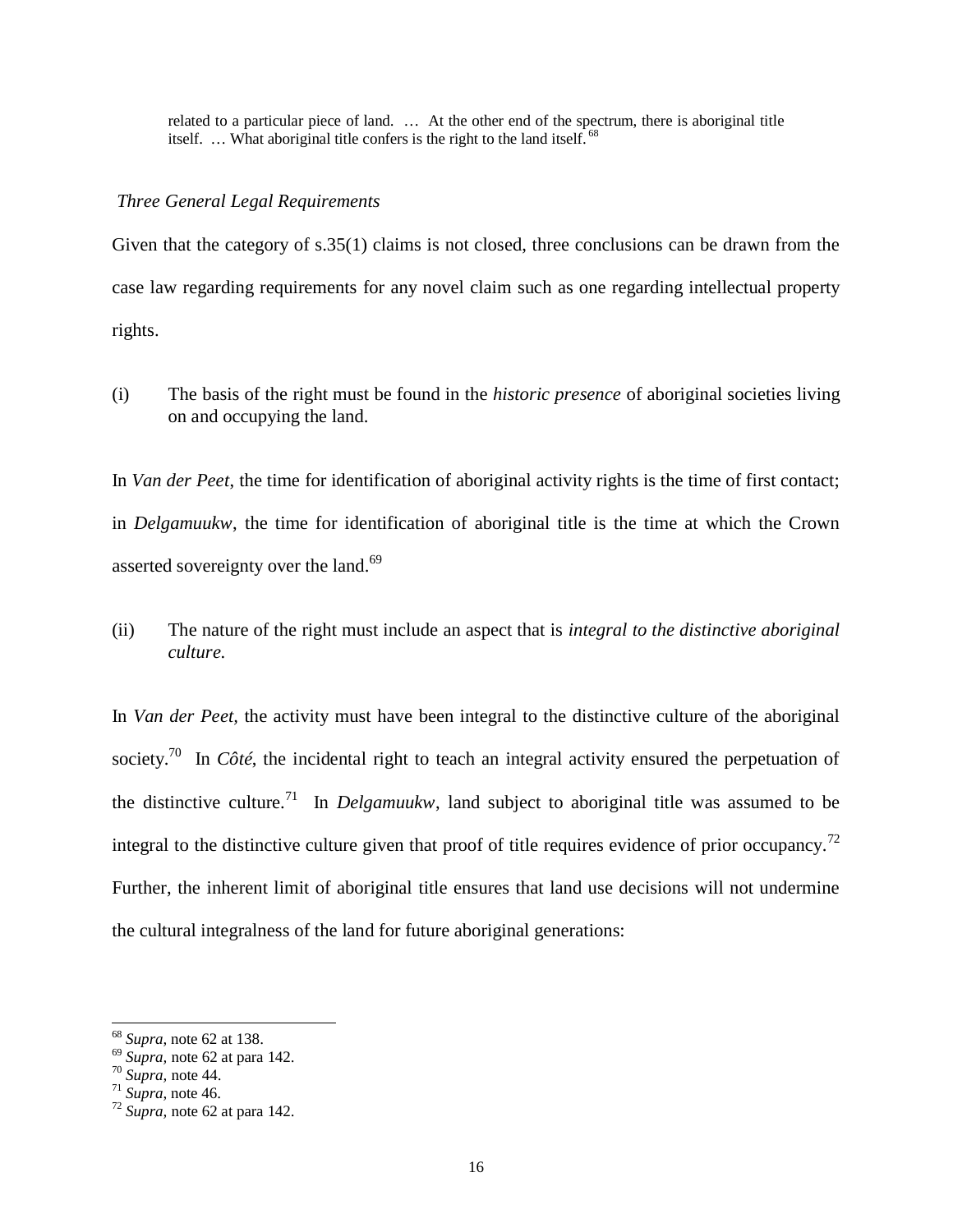[I]n my view, lands subject to aboriginal title cannot be put to such uses as may be irreconcilable with the nature of the occupation of that land and the relationship that the particular group has had with the land which together have given rise to aboriginal title in the first place.... If the lands are so occupied, there will exist a special bond between the group and the land in question such that the land will be part of the definition of the group's distinctive culture.<sup>73</sup>

(iii) Recognition of the right must take into account the general Canadian legal system and the perspective of the claimant aboriginal people, including the pre-existing aboriginal legal system.<sup>74</sup>

This includes the important role for aboriginal custom as discussed above.<sup>75</sup>

## *Interpretive Principles*

Beyond these conclusions, consideration of a novel claim to an aboriginal right must return to

first principles for the interpretation of s.35(1). Case law has set out five such principles:

- (iv) Section 35(1), like other constitutional provisions, must be understood "in light of the interests it was meant to protect." The substantive rights that fall within the scope of s.35(1) must be defined in light of its purpose.<sup>76</sup>
- (v) The purpose of s.35(1) is "the protection and reconciliation of the interests which arise from the fact that prior to the arrival of Europeans in North America Aboriginal peoples lived on the land in distinctive societies, with their own practices customs and traditions," with the sovereignty of the Crown.<sup>77</sup>
- (vi) Constitutions are, by their very nature, documents aimed at the country's future as well as its present. Thus, like other constitutional provisions, s.35(1) must be interpreted in a manner which renders it capable of growth and development over time to meet new social, political and historical realities often not imagined by the framers.<sup>78</sup>
- (vii) The fiduciary obligation of the Crown to aboriginal peoples means that in dealings between the government and aboriginals the honour of the Crown is at stake. Consequently:

<sup>73</sup> *Ibid*, at paras 125-128.

<sup>74</sup> *Supra*, note 62.

<sup>75</sup> *Supra*, notes 59-62.

<sup>76</sup> *R. v. Big M Drug Mart Ltd.* [1985] 1 S.C.R. 295, referred to in *supra,* note 44 at paras. 3, 21 and 31.

<sup>77</sup> *Supra,* note 44 at paras. 44 and 31.

<sup>78</sup> *Hunter v. Southam Inc*., [1984] 2 S.C.R. 145, referred to in *supra,* note 44 at para 21.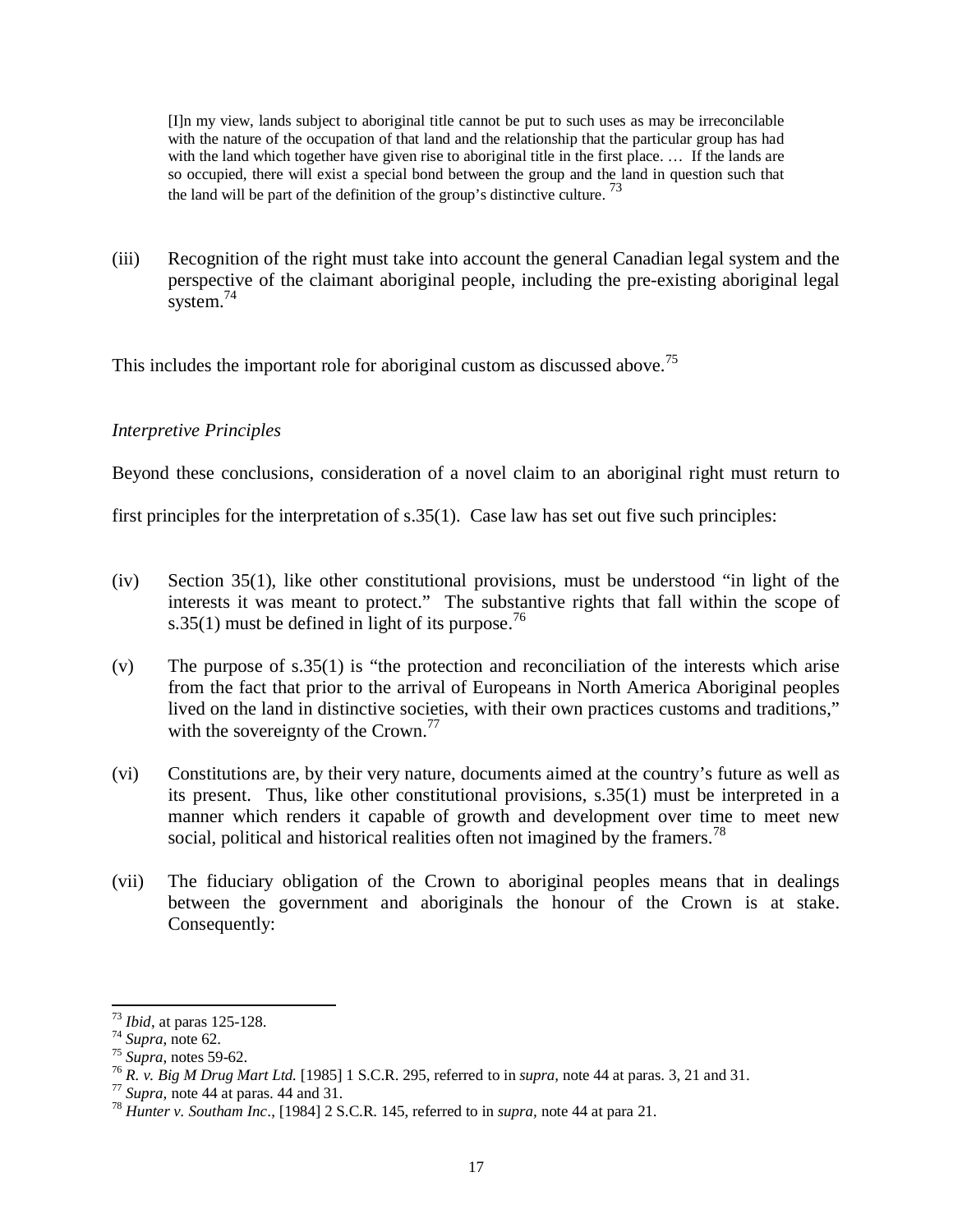- (a) Section 35(1) should be given a generous and liberal interpretation in favour of aboriginal peoples.<sup>79</sup>
- (b) Where there is any doubt or ambiguity with regards to what falls within the scope and definition of s.35(1), such doubt and ambiguity must be resolved in favour of aboriginal peoples. $80<sup>80</sup>$

These requirements and principles provide the substantive legal context in which any future aboriginal rights claim must be made. The factual grounds for a claim based on intellectual property rights under customary aboriginal law undoubtedly exist. $81$  In Australia, the case law clearly shows the existence of aboriginal custom regarding intellectual property rights.<sup>82</sup> As Puri has stated, "aboriginal communities follow the custom of tribal ownership of art forms and designs, whereas the right to depict designs is determined by tribal customs and practices."<sup>83</sup> In the United States, all Native American groups reportedly recognized intangible property, including rights to songs, dances, formulas and myths. $84$  In Canada, perhaps the best known source of intangible property rights under aboriginal customary law is the Kwakwak'wakw potlach system. To give some shape to a novel s.35(1) intellectual property claim, I will briefly discuss customary law of the Mamalilikala nation of the Kwakwak'wakw.

## *Mamalilikala Customary Law of Intellectual Property*<sup>85</sup>

The Kwakwak'wakw are an aboriginal linguistic group - Kwakwak'wakw literally means "the Kwak'wala-speaking peoples". Since time immemorial, Kwakwak'wakw peoples have occupied

<sup>79</sup> *Supra,* note 43, applied in *supra*, note 44 at paras. 23-24*.*

<sup>80</sup> *R. v. Sutherland*, [1980] 2 S.C.R. 451, referred to in *supra,* note 44 at para 25.

<sup>81</sup> This goes beyond the incident to native title argument circulating in Australia and discussed in *Bulun*, *supra* note 6 at 14.

<sup>82</sup> *Supra,* notes 8 and 9; *Bulun*, *supra* note 6.

<sup>&</sup>lt;sup>83</sup> *Supra*, note 2 at 305. Presumably the author was referring to aboriginal peoples of Australia.

<sup>84</sup> *Supra*, note 26 at 131.

<sup>&</sup>lt;sup>85</sup> For this section, I am very grateful and indebted to Lou-ann Neel for her willingness to disclose and explain the information contained herein. Lou-ann has also edited this section and contributed to parts of it. In addition, I am thankful to both Lou-ann and Dianne Biin for their help in general discussion of this section.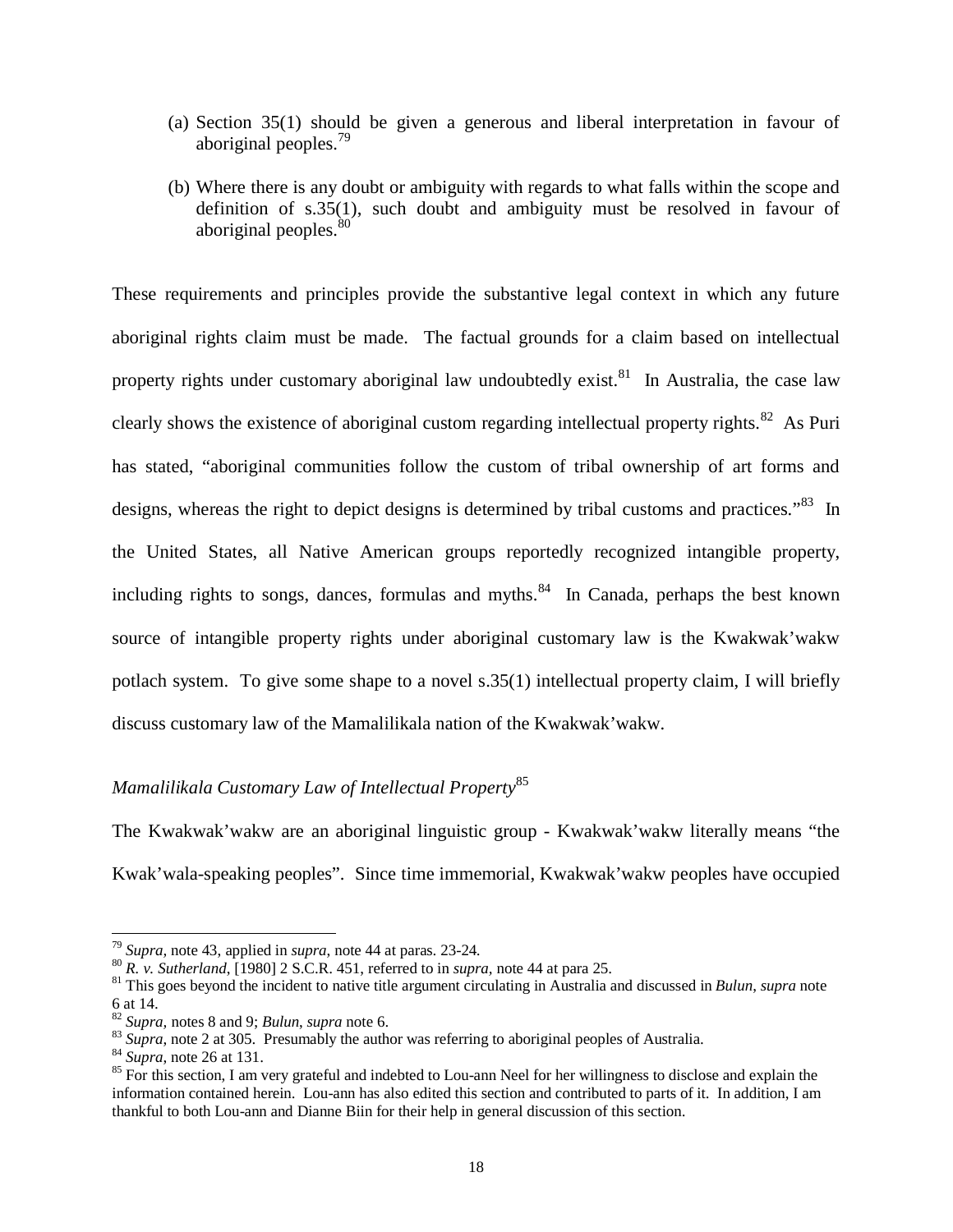territories in the coastal region of what is now the southwest of British Columbia, Canada. Fifteen village based nations comprise the linguistic group, including the Mamalilikala, Ma'amtagila, Kwaguilth, and Namgis peoples. These political communities currently contain up to 6 *na'mima* each. A *na'mima* might be best described to the western mind as an extended family or series of nuclear families. For example, one Mamalilikala *na'mima* is made up of the Flanders, McDougall and Matilpi nuclear families. Internally, each *na'mima* has a socialpolitical structure that can be described as including a head-chief, sub-chiefs, chief speakers, matriarchs, and other family members.

The Kwakwak'wakw nations have always used the potlatch system as a system of aboriginal customary law. While there are inter-nation protocols for inter-nation affairs, each nation conducts its own form of potlaching and thus has its own customs. Potlatch proceedings generally take place in traditional Big Houses and include ceremonial performances, dance, song, speeches, gift-giving and various participants and witnesses, depending on the nation and the occasion. Potlatch business includes the conferring and removal of names, titles, rights and obligations as well as dispute resolution and sanction imposition. For a particularly dark period in Canadian history, namely 1884-1951, the government of Canada outlawed the potlatch as part of its assimilationist strategy.<sup>86</sup>

Within each *na'mima* people are given names, often different names over the course of their life, that entail a certain rank or status and define that person's identity. For example, Lou-ann Neel has two Kwaguilth names, *Ikyagwega* and *Gaastalas*, both derived from her paternal uncle's

<sup>86</sup> For example, see *Indian Act*, R.S.C. 1906, c.81, s.149.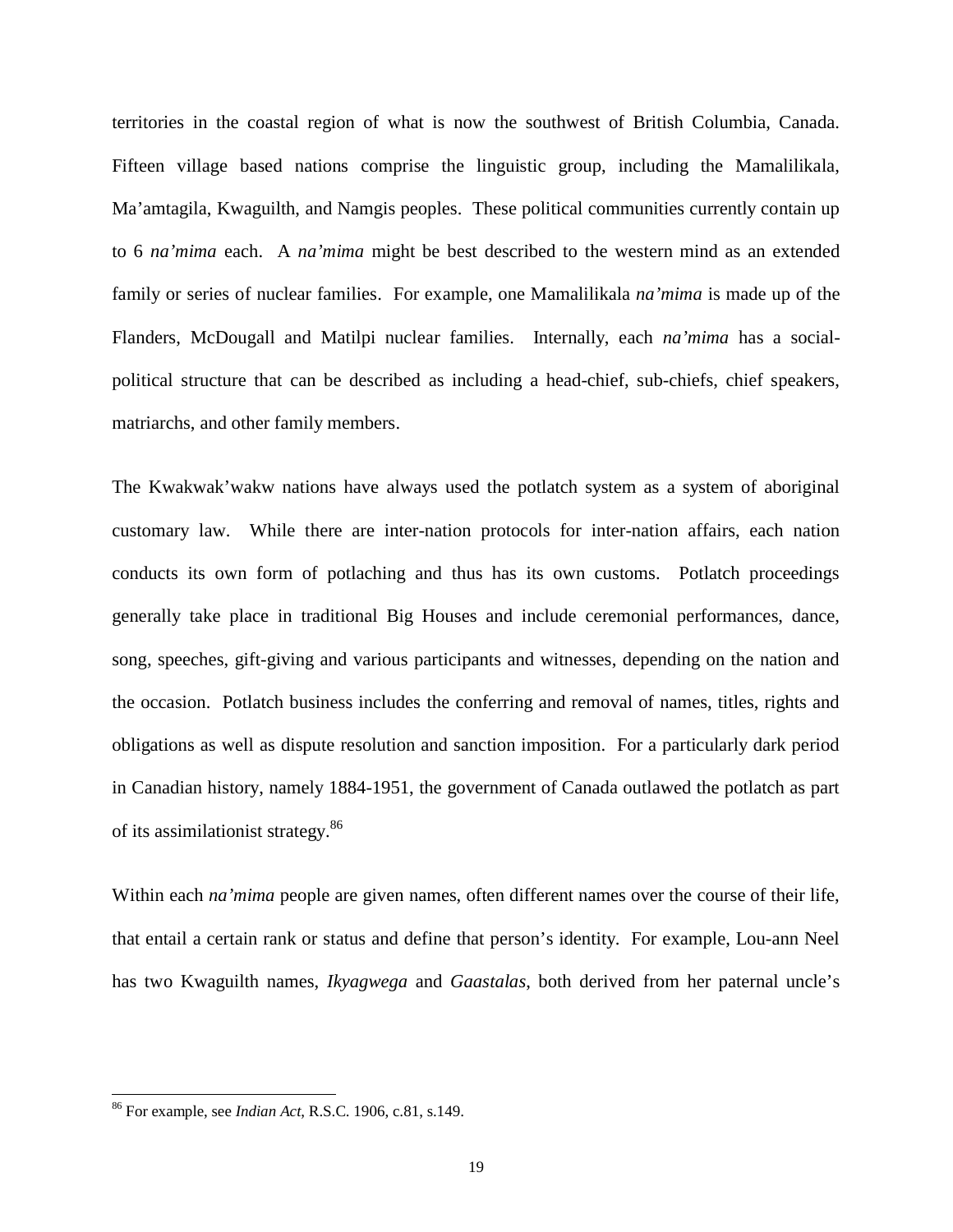lineage.<sup>87</sup> *Ikyagwega* is used when the Kwaguilth side of Lou-ann's *na'mima* potlatches and the name denotes her rank position and role; *Gaastalas* is an everyday name used outside of the potlach context. Each position or name carried by a Kwakwak'wakw person entails a bundle of rights and obligations. For instance, Lou-ann also carries the Mamalilikala name *Kidiklelowgw* which is derived from her maternal lineage. The *Kidiklelowgw* name carries with it a certain set of privileges as per her rank, as well as responsibilities for which she is accountable. Many of these rights are in regard to what can be considered products of intellect. For example, the social position inherent within the name *Kidiklelowgw* includes rights regarding crests, dances, songs, types of ceremonial regalia, etc.

I will use the crest, as an object of Mamalilikala customary rights and obligations, to further this discussion. A crest, roughly speaking, is a certain historic design, often portrayed in a certain style. For example, the Sisiutl and Sun crest within the Mamalilikala side of Lou-ann's family is the image of a double-headed serpent depicted either in a circle or semi-circular pattern, with a sun in the middle of the circle. Shapes called "ovoids" and "split-U" form the basis of each component of the crest design. In different crest-pieces, these shapes provide distinguishing stylistic characteristics which affirm the village and *na'mima* origins of the design.

Many of the customary rights regarding crests can resemble the intellectual property rights of non-aboriginal law, including copyright. For example, customary rights may include the unlimited right to use the crest, including the right to produce a version of it.<sup>88</sup> As *Kidiklelowgw*, Lou-ann has this right to use the Sisiutl and Sun crest. However, such rights are generally, if not

<sup>87</sup> The *Ikyagwega* and *Gaastalas* names were transferred to Lou-ann's paternal uncle through a customary marriage dowry.

<sup>88</sup> *Copyright Act*, R.S.C. 1985, c.42, s.3(1), as amended.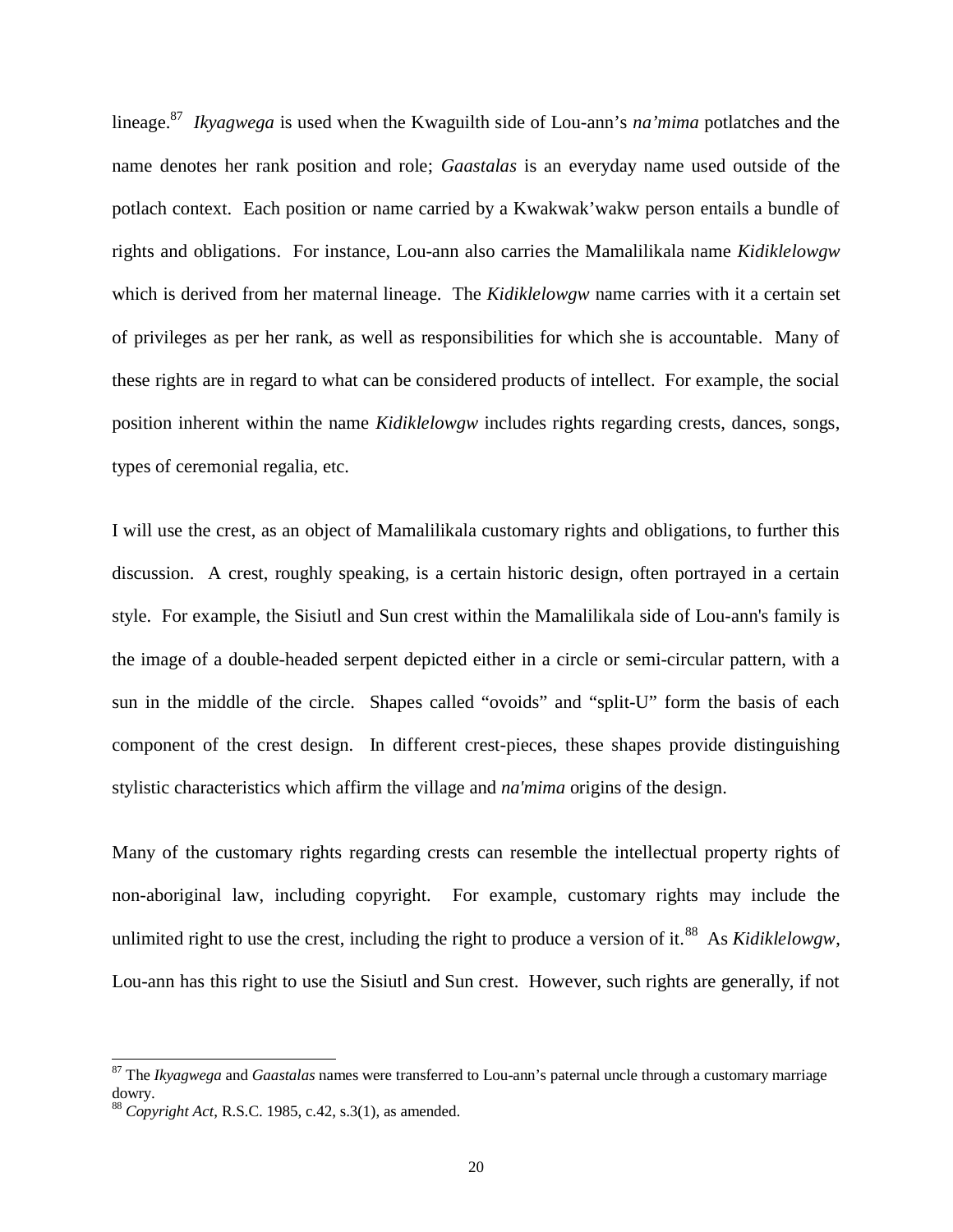always, non-transferable. Further, user rights may also have strict limitations, such as a prohibition on use for commercial purposes or outside of certain potlatches hosted by the nation.

Customary rights, including those resembling western intellectual property rights, are often held by a certain group of people. Some are held by all members of one or more *na'mima*. For example, the unlimited right to use the Sisiutl and Sun crest is exclusively held by all Mamalilikala members of the Flanders *na'mima*. Indeed, part of the significance of a crest may come from the fact that it recounts, reflects and expresses the sacred origin stories of the respective *na'mima* and nation. However, some rights are held only by the high-ranking members of one or more *na'mima*. Further, some intellectual products are subject to initial (or primary) rights held by high-ranking members and secondary rights held by lower-ranking members. In addition, some rights are held exclusively by an individual person.

## *Application of s.35(1) Case Law*

If anyone outside of the Flanders *na'mima* uses the Susiutl and Sun crest, Mamalilikala customary law is violated.<sup>89</sup> Yet, if a person outside the Flanders *na-mima* uses the Susiutl and Sun crest in producing an original work, the person would have a copyright in the work as its author.<sup>90</sup> Thus, Canadian copyright law would not only fail to stop this infringement of an aboriginal custom, it encourages it by conferring copyright as an economic right of the artist.

I submit that in situations like this, it is clearly arguable that s.35(1) could be the basis of a judicial remedy for customary rights holder(s) – e.g. the Flanders *na'mima*. In particular, I will consider the following claim:

<sup>89</sup> Other similar fact patterns would have the same result. For instance, an artist from the Flanders *na'mima* would have the customary right to use the crest within a work yet violate custom by transfering any copyright to another party.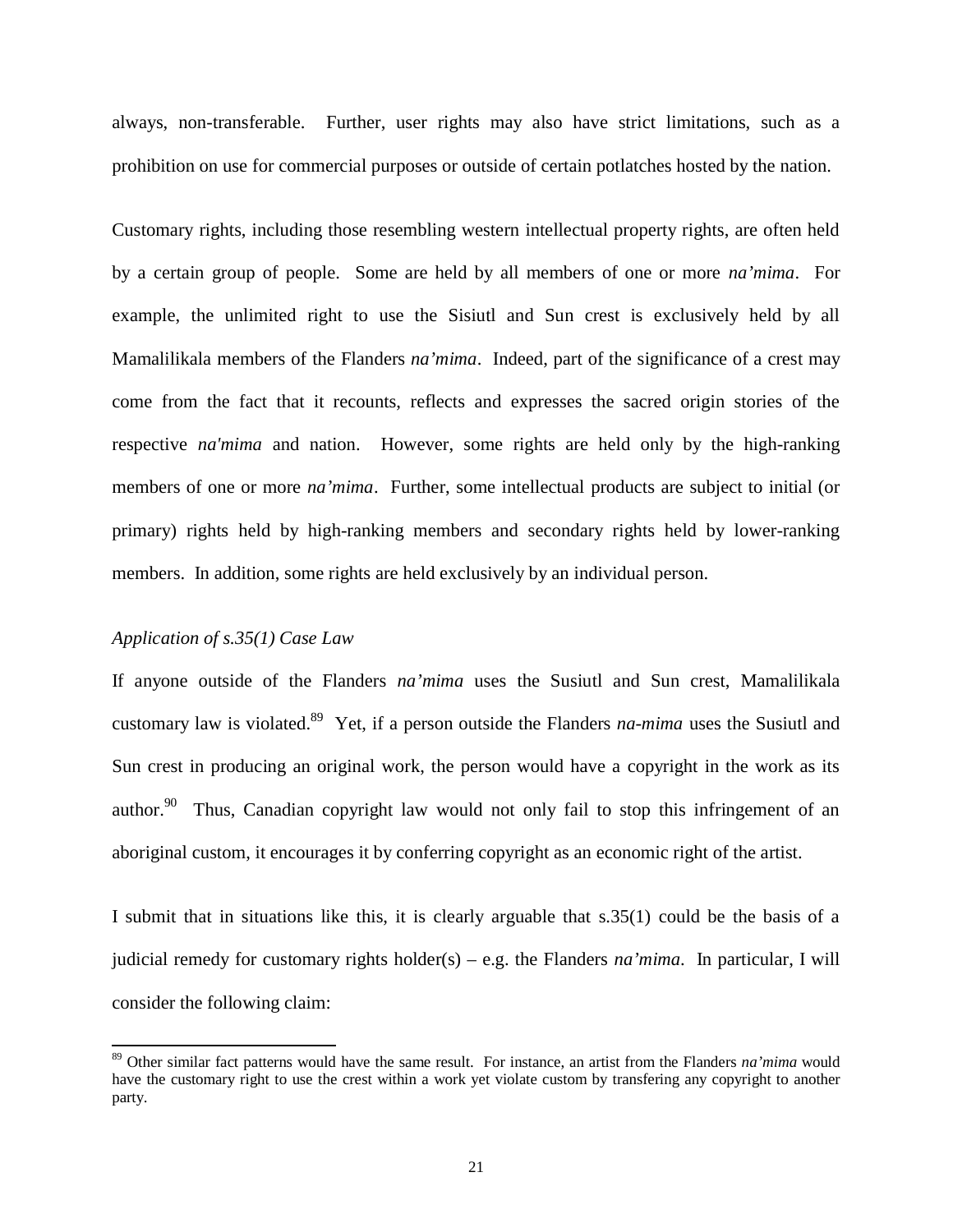An aboriginal right to exclusively use the Sisiutl and Sun crest for any purpose that is reconcilable with the special bond that the Flanders *na'mima* has had with the crest such that the crest is integral to the distinctive culture of the Mamalilikala.

First, the basis of the right must be found in the historic presence of claimant aboriginal society on the land [see (i), p.16]. The Mamalilikala have occupied their traditional territory through the *na'mima* system since time immemorial. The very meaning of the Sisiutl and Sun crest captures this fact as the crest expresses an origin story of the Flanders *na'mima* and the Mamalilikala nation. Further, the customary rights regarding the crest are a product of the potlatch system that has always been used by the Mamalilikala to order their society. Customary rights regarding the crest have presumably been passed down through the generations since well before European contact.

Second, the nature of the right must include an aspect that is integral to the distinctive aboriginal culture [see (ii), p.16]. Again, the very fact that the Sisiutl and Sun crest expresses an origin story and the rights to use it are exclusively held by certain people indicates how this crest defines the cultural identity of the rights holders. The right to use the crest is a sign of the social fabric or order within Mamalilikala society. It is a symbol of one's rank or status and all its accompanying privileges and obligations. Breach of the customary right brings legal sanction under the Mamalilikala potlatch system.

Third, recognition of the right must take into account the general Canadian legal system and the perspective of the claimant aboriginal people, including the pre-existing aboriginal legal system [see (iii), p.17]. As discussed above, the exclusive right to use Sisiutl and Sun crest is rooted in

<sup>90</sup> *Supra*, note 88, s.13(1).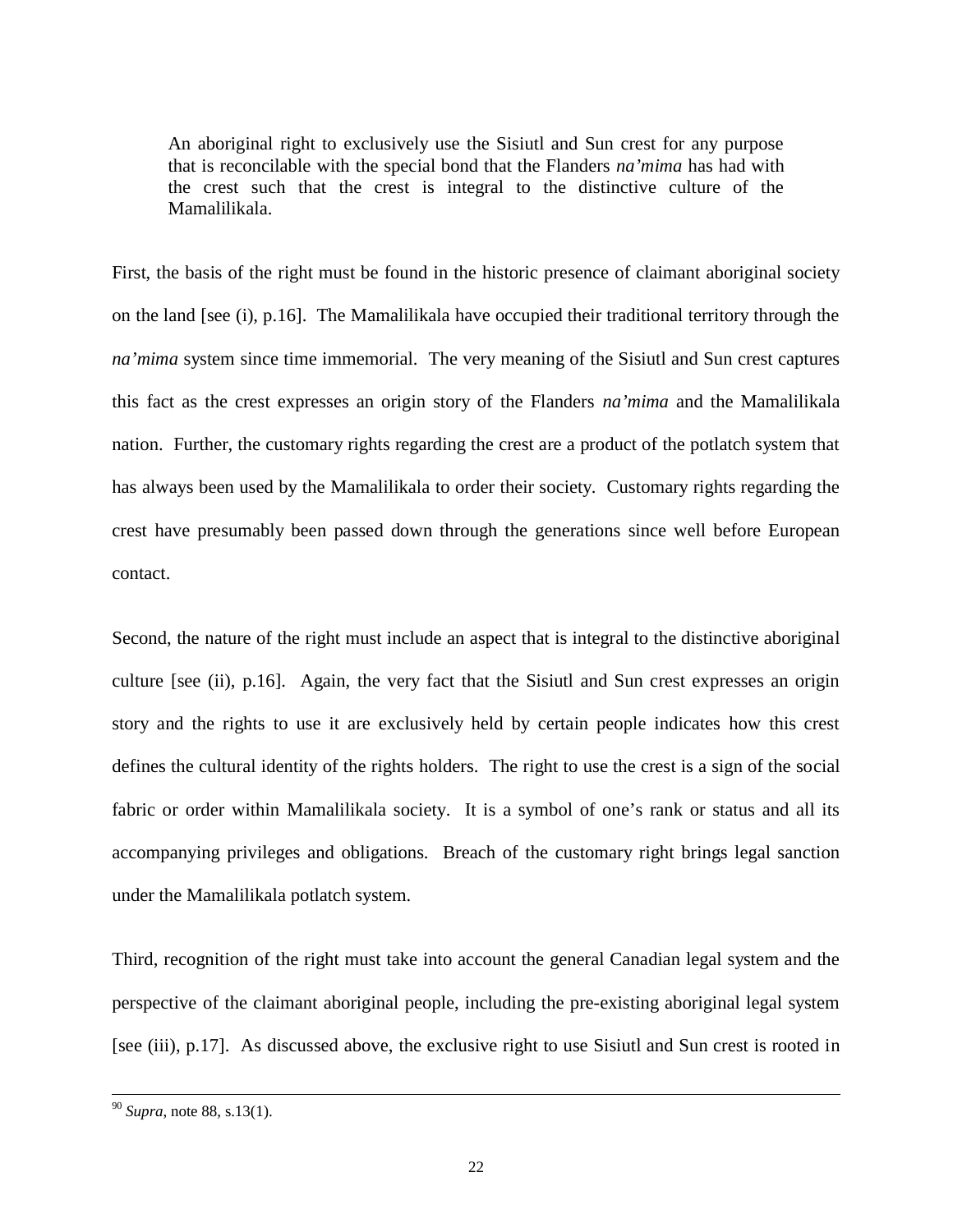the customary legal system of the Mamalilikala. It also resembles the exclusive right to produce an original artwork that is conferred by the *Copyright Act* upon authors.<sup>91</sup> This statutory right itself has its historic origins in common law copying rights. But the exclusive right to use the Sisiutl and Sun crest does diverge from copyright in certain ways. For example, it is nontransferable and collectively held. This is not problematic, however, as can be seen by the recognition of aboriginal title as a s.35(1) right even though it is non-transferable and collectively held.<sup>92</sup>

Fourth, the substantive rights that fall within the scope of s.35(1) must be defined in light of its purpose [see (iv), p.17]. The purpose of s.35(1) is to protect and reconcile the interests arising from the prior presence of distinctive aboriginal societies with Crown sovereignty [see (v), p.18]. It is clear that the Mamalilikala are a distinctive aboriginal society with a presence that pre-dates European contact and Crown sovereignty. Further, the Mamalilikala undoubtedly have an interest in ensuring the proper and respectful use of their intellectual property, including the Sisiutl and Sun crest.

Finally, lest there be any doubt about this novel claim, additional s.35(1) interpretive principles support it. As a constitutional provision,  $s.35(1)$  must be interpreted as if it were a living tree – i.e. capable of growth and development over time [see (vi), p.17]. Further, s.35(1) must be interpreted liberally and charitably in favour of aboriginal peoples, at least where dealings are with the Crown [see (vii), p.17].

<sup>91</sup> *Supra,* note 88.

<sup>92</sup> *Supra*, note 62 at paras. 113-115.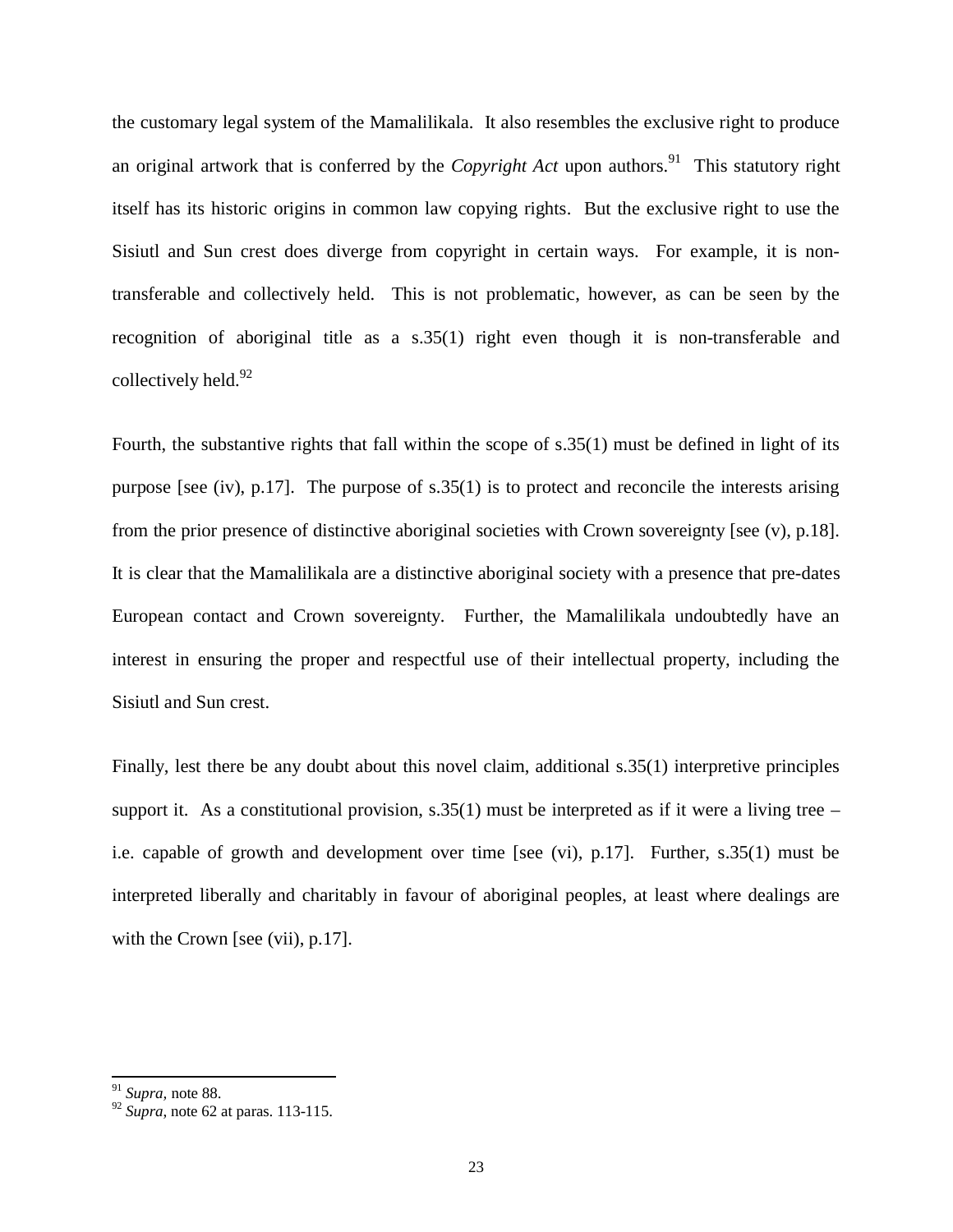#### **D. Note On Extinguishment**

As noted above, the analytical framework for s.35(1) provided by *Sparrow* also requires consideration of extinguishment, infringement and justification issues.<sup>93</sup> Although these issues are beyond the scope of this paper, I am optimistic that they would not create insurmountable barriers for aboriginal peoples. However, a brief comment should be made regarding the apparent problem of extinguishment that was effectively raised by the Federal Court of Australia in *Bulun Bulun* (1998)*.* 94

In addition to their arguments based on equity, the Galanbingu people advance a secondary claim. They submitted that their customary rights and obligations that restricted copyrights were actually an incident of native title,<sup>95</sup> title having already received legal recognition in Australia. The court found this claim problematic. It reasoned that any aboriginal customs relating to copying would likely have been extinguished by the Australian *Copyright Act* provision that had extinguished all common law rights with respect to copying.<sup>96</sup> Such provision is common to copyright statutes so as to make copyright solely a creature of statute, thereby creating certainty. The current Canadian provision reads:

No person is entitled to copyright otherwise than under and in accordance with this Act or any other Act of Parliament, but nothing in this section shall be construed as abrogating any right or jurisdiction in respect of a breach of trust or confidence. $97$ 

In Canada, a statute must express a clear and plain intent to extinguish an aboriginal right before it has the effect of doing so.<sup>98</sup> Only the government of Canada, not the provinces, had the power

<sup>93</sup> *Supra*, note 43.

<sup>94</sup> *Supra*, notes 16-19.

<sup>95</sup> *Bulun, supra* note 6 at 12-14.

<sup>96</sup> *Ibid*, at 14-15.

<sup>97</sup> *Supra*, note 88, s.89.

<sup>98</sup> *Supra*, note 43 at 1099.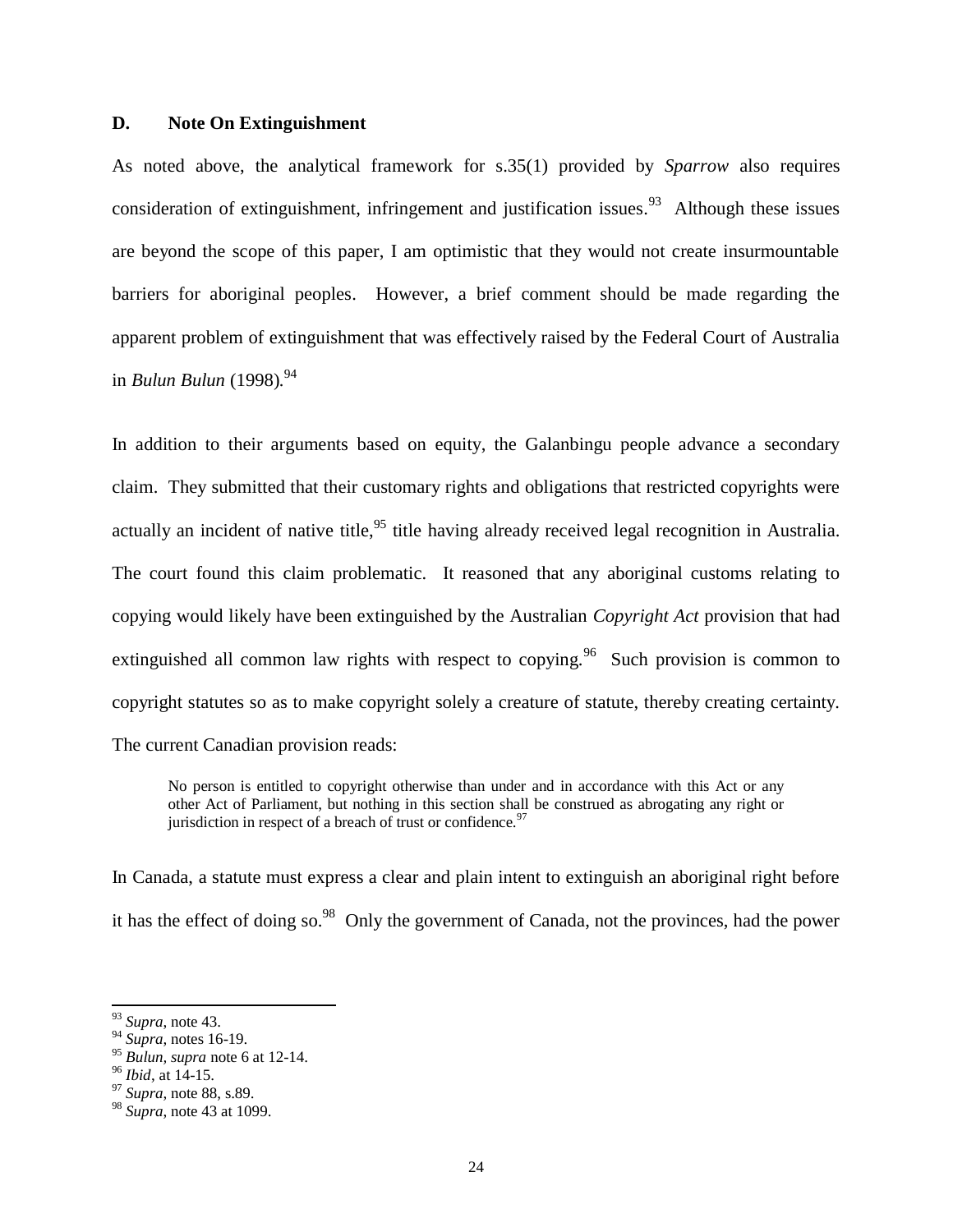to extinguish aboriginal rights.<sup>99</sup> Since the constitutional protection of aboriginal rights in 1982, Canada no longer has the jurisdiction to do this.<sup>100</sup> But the *Copyright Act* is a federal statute that existed well before 1982. Thus, it arguably could have extinguished any related aboriginal intellectual property rights prior to 1982 protection. The threshold, however, is not an easy one to cross:

While the requirement of clear and plain intent does not, perhaps, require that the Crown "use language which refers expressly to its extinguishment of aboriginal rights" (*Gladstone*, at para. 34), the standard is still quite high. $101$ 

Arguments exist against extinguishment of aboriginal customary rights akin to copying. For example, Howell suggests that s.89 does not necessarily even extinguish all common law rights regarding copying given that s.7 of the Canadian *Copyright Act* expresses a contrary intention with respect to unpublished works.<sup>102</sup> It is also arguable that s.89, presumably like predecessor statutes, only applies to individual persons and thus does not extinguish any communally held or derived rights related to copying.<sup>103</sup> Further, "nothing in [s.89] shall be construed as abrogating any right or jurisdiction in respect of a breach of trust…". Thus, given that the Crown is a fiduciary in its dealings with aboriginal peoples and ambiguity is thereby resolved in their favour,<sup>104</sup> extinguishment of aboriginal rights resembling copyright is not clear and plain.

### **E. Brief Reflections on a s.35(1) Aboriginal Right Effecting Copyright Law**

A successful aboriginal right such as the one discussed with respect to the Mamalilikala would almost undoubtedly unearth many legal issues. It would certainly impact on application of the

<sup>99</sup> *Supra*, note 62 at paras. 173-174, 180.

<sup>100</sup> *Supra,* note 43.

<sup>101</sup> *Supra,* note 62 at para 180.

<sup>102</sup> Howell, R. as communicated during lectures in Law – 347: *Intellectual Property*, Summer Term 1999, University of Victoria, Faculty of Law.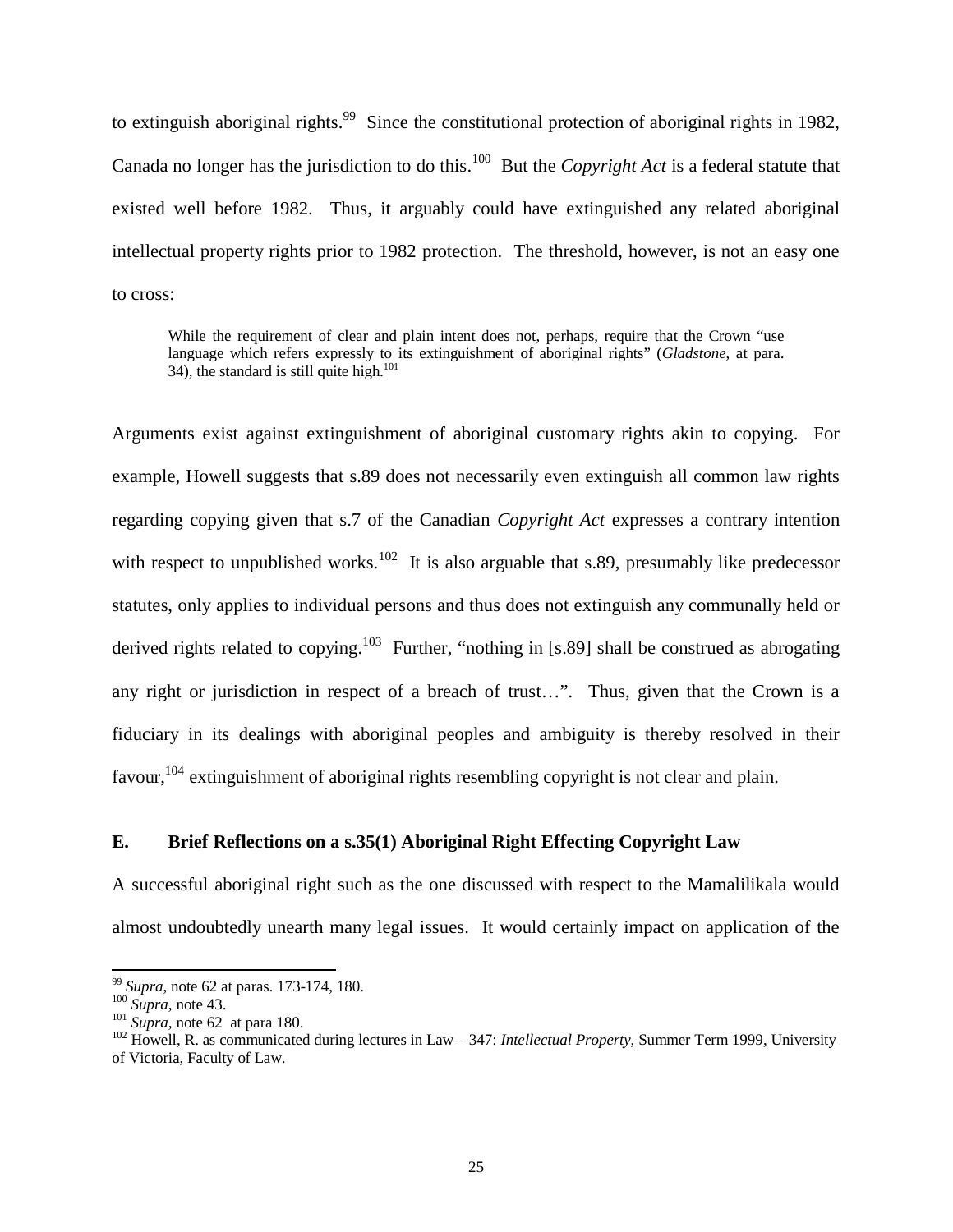Canadian *Copyright Act*. It would also raise questions as to similar claims and the validity of other intellectual property statutes such as the *Patent Act, Industrial Design Act, Trade-Marks Act* and the *Plant Breeders' Rights Act*. Common law torts such as passing off may also be touched. Liberal rights such as free expression may have to be curtailed.<sup>105</sup> The national treatment principle of international trade treaties could be effected.

However, the most compelling potential implication for aboriginal peoples *worldwide* would be the obligation such a s.35(1) claim may place upon the Canadian government. That is, perhaps the Canadian government, as a fiduciary with respect to Canadian aboriginal peoples, must seek to extend any domestic protection provided by s.35(1) onto the international level. Should that day come, then the constitutional law of Canada will force the intellectual property rights of indigenous peoples everywhere onto the global trade agenda. Aboriginal peoples around the world would gain leverage in forcing states to introduce protective measures domestically.

## **F. Conclusion**

The widespread popularity of aboriginal art has raised legal questions beyond copyright infringement. Non-compliance with aboriginal community customs regarding traditional designs, ritual knowledge and other intellectual property has become a problem. While aboriginal peoples in Australia have been the first to seek legal remedy, both Australian domestic law and international law have lacked solutions. The recent Australian decision in *Bulun Bulun* (1998), however, holds promise for remedial action through the law of equity.

<sup>&</sup>lt;sup>103</sup> This would depend on any statutory definition of "person" that had been used during the history of s.89 and its predecessors. Nonetheless, it would seem that insofar as the initial copyright statute(s) in Canada replicated British statute law, there was no intention to extinguish collective rights as presumably none existed in Britain. <sup>104</sup> *Supra*, note 80.

<sup>&</sup>lt;sup>105</sup> The individual liberal rights protected in the Canadian *Charter of Rights and Freedoms*, such as freedom of expression, can not abrogate or derogate from any aboriginal right: *Constitution Act, 1982*, s.25.